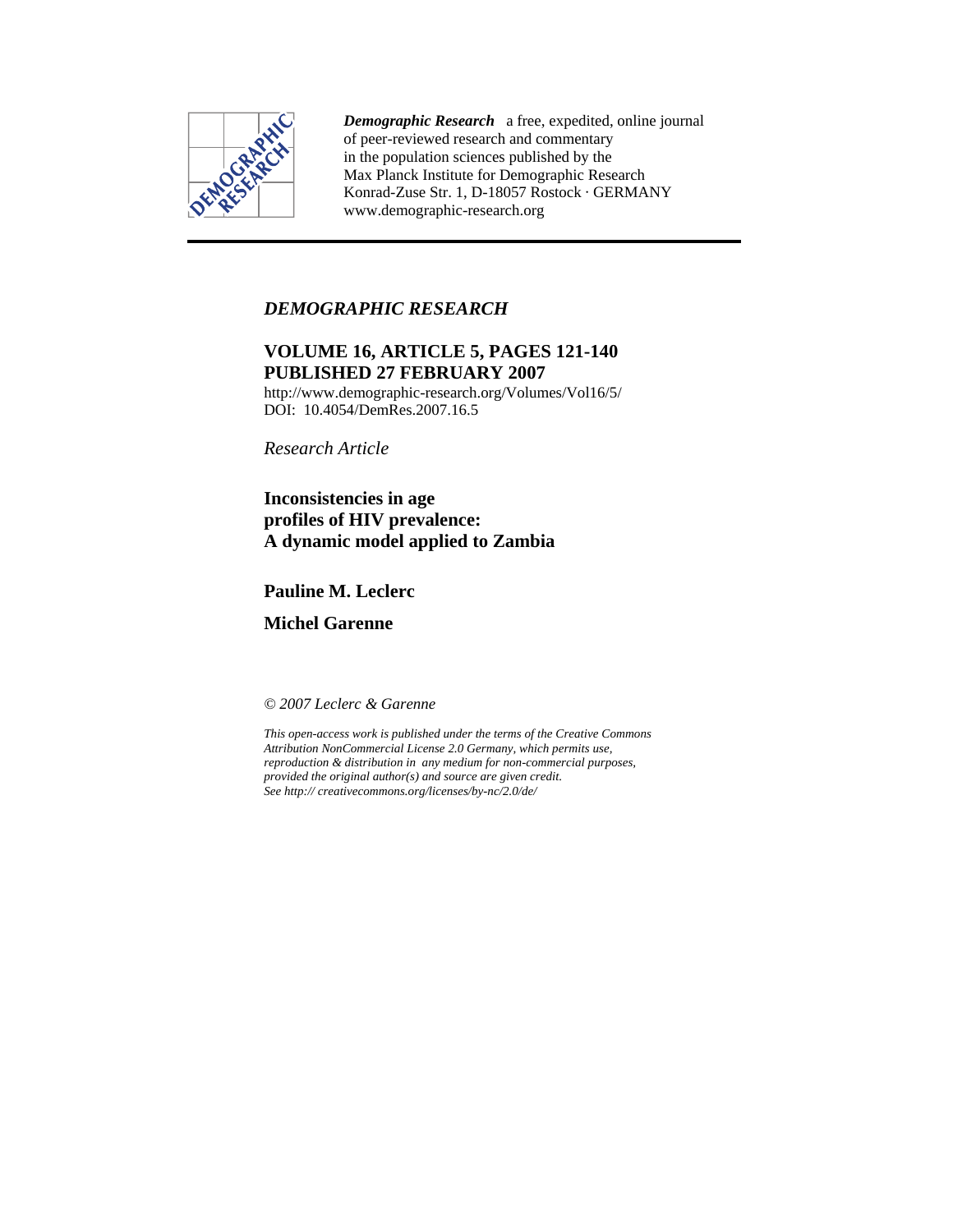# **Table of Contents**

| $\mathbf{1}$   | Introduction                                         | 122 |
|----------------|------------------------------------------------------|-----|
| 2              | Methods                                              | 123 |
| 2.1            | The simulation model                                 | 123 |
| 2.2            | Baseline parameters values                           | 124 |
| 2.3            | Sexual behaviour                                     | 126 |
| 2.4            | Risk of infection                                    | 126 |
| 2.5            | Testing various hypotheses                           | 127 |
| 3              | Results                                              | 130 |
| 3.1            | Using baseline values (H0)                           | 130 |
| 3.2            | Adjusting for peak prevalence (H1 and H2)            | 133 |
| 3.3            | Adjusting for prevalence at typical ages (H3 and H4) | 133 |
| $\overline{4}$ | Discussion                                           | 134 |
| 5              | Acknowledgments                                      | 136 |
|                | References                                           | 137 |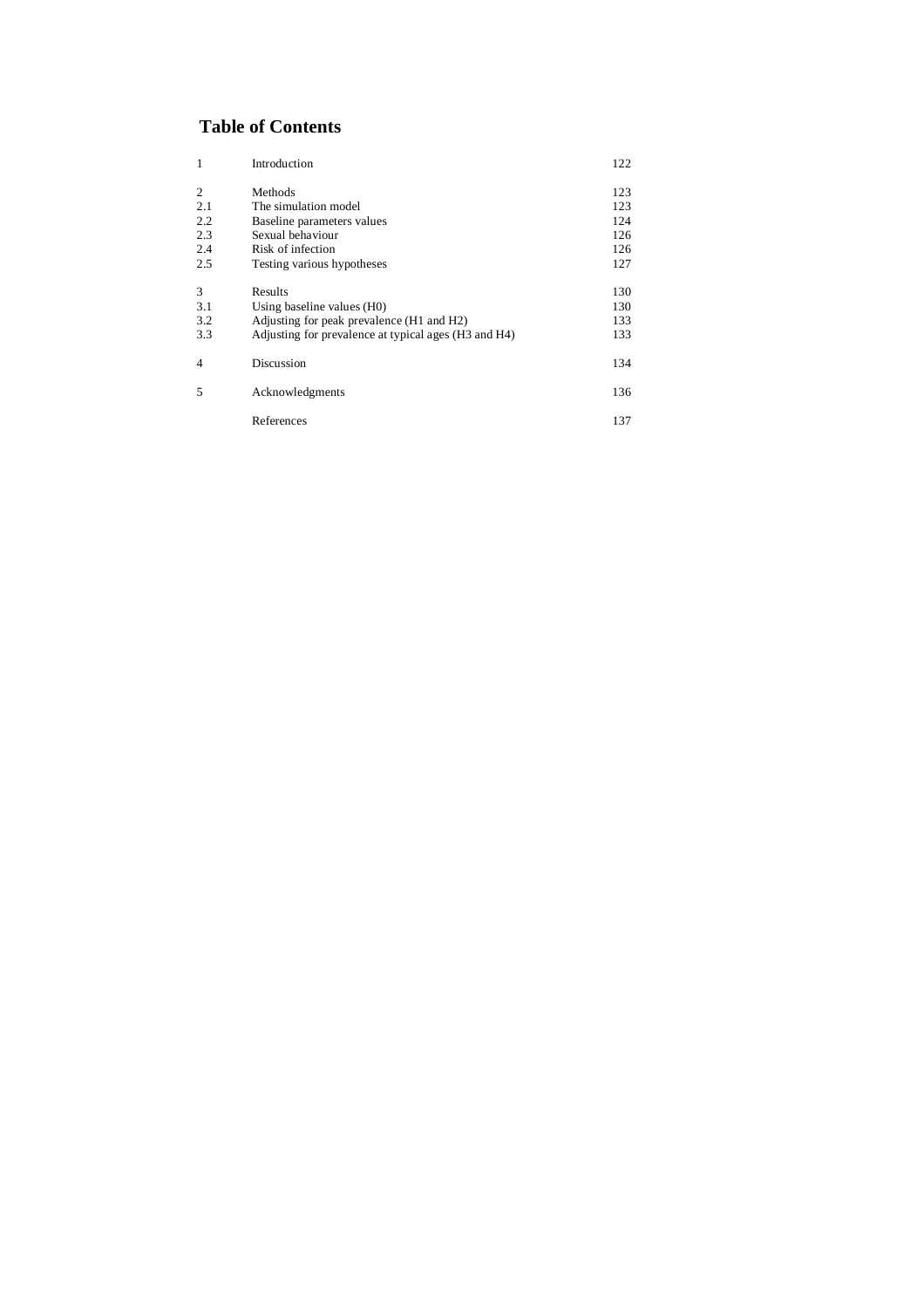## **Inconsistencies in age profiles of HIV prevalence: A dynamic model applied to Zambia**

**Pauline M. Leclerc 1 Michel Garenne 2**

## **Abstract**

A two-sex compartmental model of the dynamics of HIV infection was developed and applied to the case of Zambia. Parameters included age specific rates of fertility, mortality, entry into sexual life, number of partners and age of partners. They were all derived from empirical data from Demographic and Health Surveys, and applied by single year of age. The model was unable to fit age and sex patterns of infection observed in 2001. Current knowledge of HIV transmission does not allow fitting the dynamics of HIV epidemics. Further research is needed to understand the dynamics of HIV heterosexual epidemics in Africa.

<sup>1&</sup>lt;br>
<sup>1</sup> PhD candidate, Université Paris 6 and Institut Pasteur, Unité d'Epidémiologie des Maladies Emergentes,

<sup>25-28</sup> rue du Dr Roux, 75000 Paris Cedex 15, France. E-mail: leclerc@pasteur.fr<br><sup>2</sup> Directeur de Recherche, Institut Pasteur, Unité d'Epidémiologie des Maladies Emergentes, 25-28 rue du Dr Roux, 75000 Paris Cedex 15, France. E-mail: mgarenne@pasteur.fr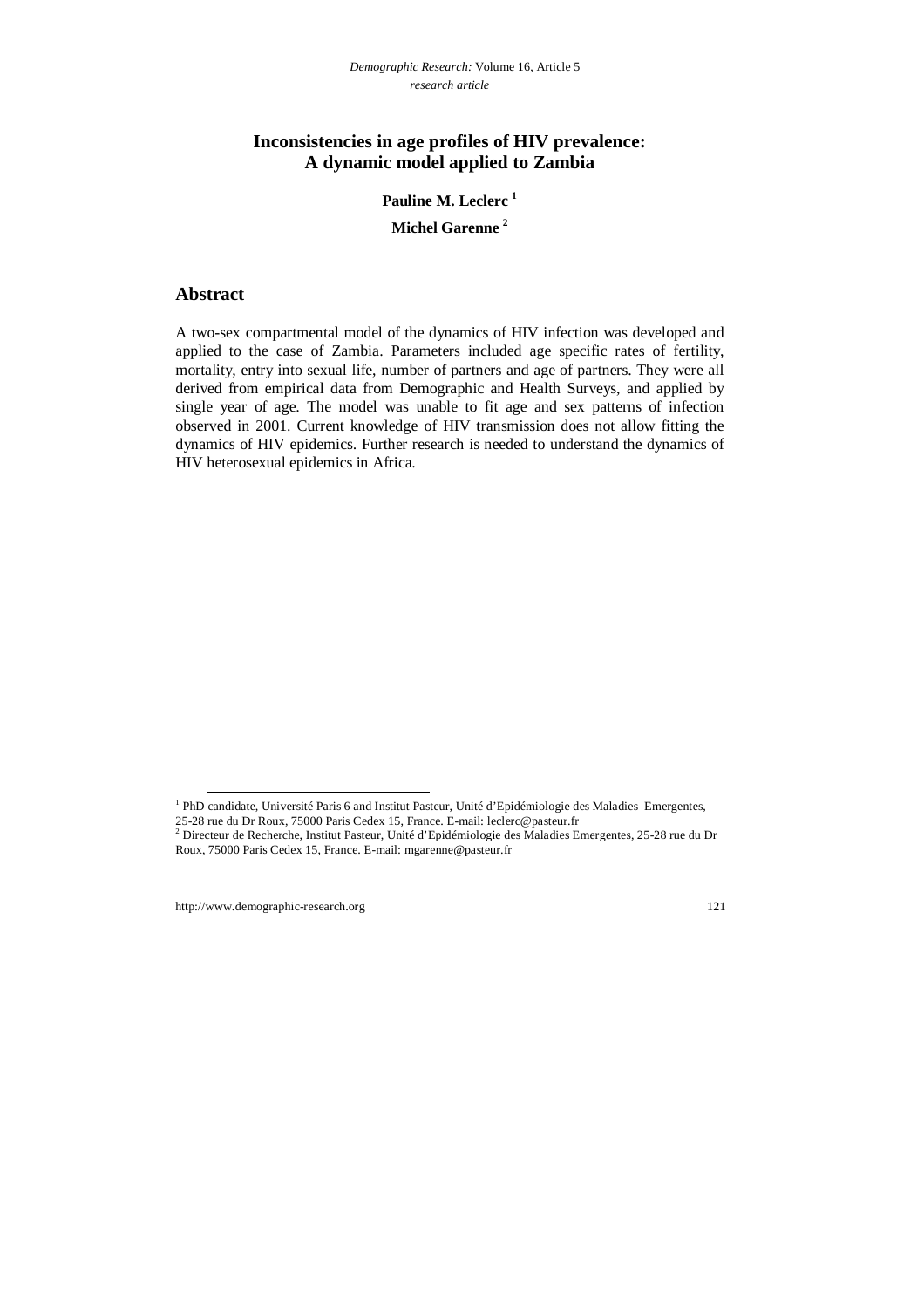## **1. Introduction**

Some twenty five years after their onset, HIV/AIDS epidemics are still raging in Africa, whereas they have to a large extent stabilized in developed countries. According to UNAIDS, some 25.8 million Africans were infected in 2004, causing high mortality (2.4 million), with numerous demographic, economic and social consequences (UNAIDS 2005, Zaba, Whiteside and Boerma 2004). However, the dynamics of these HIV epidemics vary considerably between countries, with some remaining little infected, and others where prevalence has been increasing steadily since the first cases (UNAIDS 2006). This heterogeneity does not seem to be attributable to different dates of onset in each country, but rather to a complex compounding of sexual behaviour and biological factors (Buvé, Bishikwado-Nsarhaza, and Mutangadura 2002).

In sub-Saharan Africa, the main route of HIV transmission for adults is heterosexual contact (Sewankambo et al. 1987) and for children, the mother-to-child transmission (ONUSIDA 2006). Little is known about the determinants of the different dynamics, though many factors have been invoked. In their classic studies of HIV risk factors, comparing two cities with high seroprevalence and two cities with low seroprevalence, Buvé et al. (Buvé et al. 2001) found few such factors: the well documented effect of male circumcision was confirmed, as well as the controversial correlation with another sexually transmitted disease, genital herpes infection (HSV-2). Another troublesome feature of HIV epidemics in Africa is its age pattern. In particular, young women tend to become infected very rapidly after their first sexual encounter, and in countries with high levels of HIV infection, female seroprevalence tends to peak around age 25-30, whereas it peaks some 5 to 10 years later for males. This pattern remains partly unexplained, and even in the carefully conducted four-city study authors recognize that available data, especially about women having older sexual partners, do not permit to fully explain it (Glynn et al. 2001).

The aim of this paper is to further explore inconsistencies in current knowledge of HIV transmission in Africa. The approach followed is that of mathematical modelling. The hypothesis underlying this work is the following: understanding the modes of transmission with the proper parameters of HIV transmission should enable one to simulate the dynamics of the epidemic and to reproduce the age patterns of seroprevalence. For this matter, a comprehensive model of transmission in a general population was developed, and applied to the case of Zambia. There were several reasons for selecting Zambia for this study. Firstly, HIV arrived early in Zambia, probably because of its geographical proximity with the central focus of the HIV African epidemic (Republic of Congo, formerly Zaire, and areas surrounding Lake Victoria). Secondly, HIV prevalence has been increasing steadily between 1980 and 2001, a good case for a monotonic increase, quite different from nearby Zaire or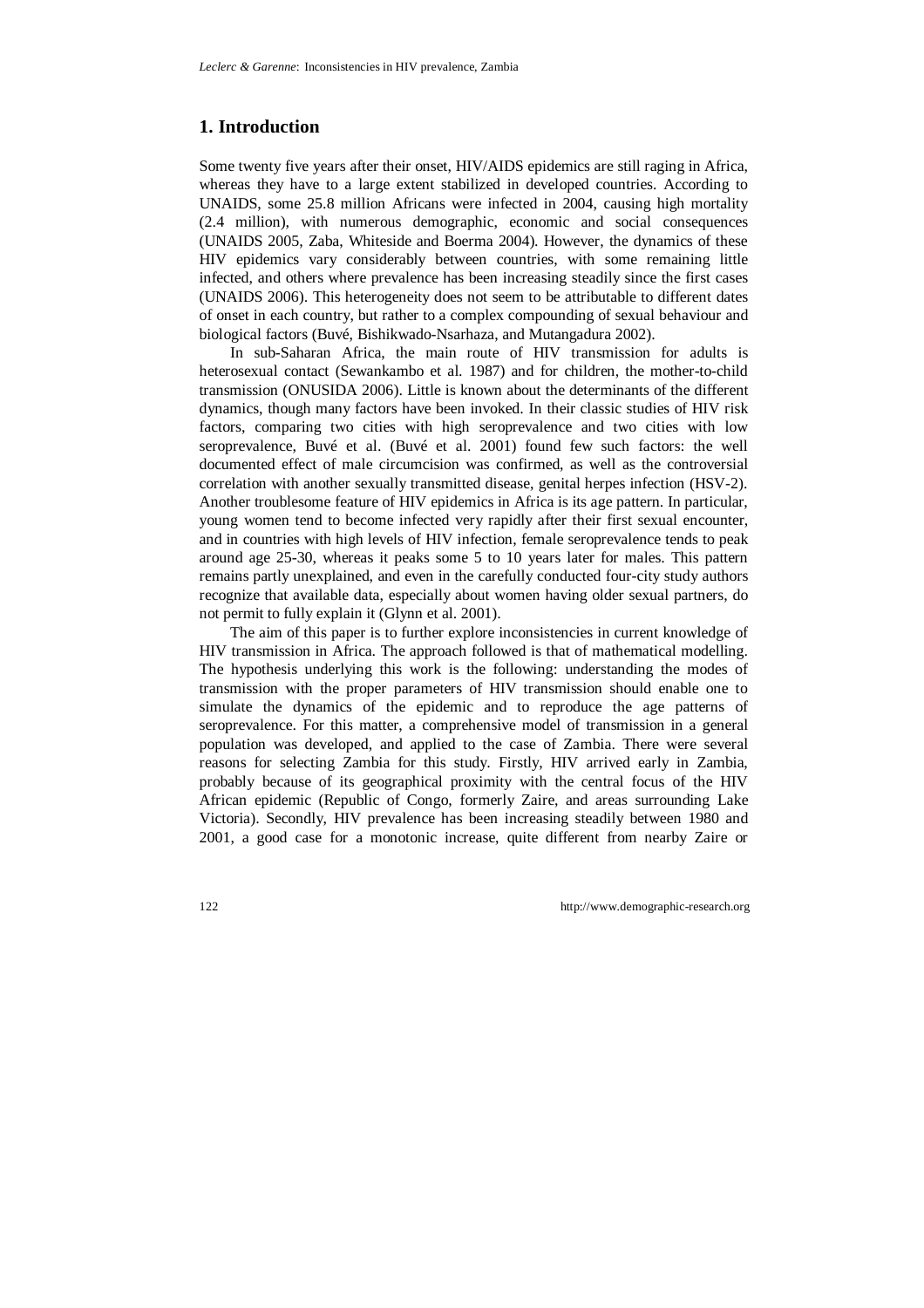Uganda for instance. Thirdly, and most important, Zambia has conducted in 2001 a detailed Demographic and Health Survey (DHS), which includes all the parameters needed for the model: patterns of fertility, level of mortality, distributions of number and age of sexual partners, and a population based survey of HIV prevalence on a fairly large sample, which provides the empirical data against which testing a variety of hypotheses for the model. According to this survey, HIV seroprevalence among adults age 15-49 was 17% for females and 12% for males, high values even by African standards, and had an age and sex pattern typical of most countries of Southern Africa. The model attempted to fit the dynamics of the HIV epidemic for the 1980-2001 period, monitored by various sentinel sites throughout the country, and the age and sex pattern of HIV seroprevalence observed in 2001. Its structure was similar to models described by Anderson and May (Anderson and May 1991, Anderson et al. 1992). To our knowledge, no compartmental model of this type has so far been able to reproduce current age patterns of prevalence for each sex using empirical data and realistic parameters.

### **2. Methods**

#### **2.1 The simulation model**

The model used for simulating the dynamics of the HIV epidemic in Zambia was a straightforward compartmental model. The model had three compartments: (1) not susceptible: persons not infected and who never had sexual intercourse, noted  $Z(a,s)$ where (s) stands for sex and (a) for age; (2) susceptible not infected: persons sexually active and not infected, noted  $X(a,s)$ ; and (3) infected with HIV, noted  $Y(a,s)$ , and death was the absorbing state.

The main focus of the model was on heterosexual transmission of HIV and susceptibility after the first intercourse. However, it was considered more satisfactory, and in some way easier, to have a full scale population model including children and adults in order to have the proper number of susceptibles at each age and time period. Therefore, both heterosexual transmission and vertical transmission were considered the modes of HIV infection.

Transitions were straightforward. Children were born either from HIV- mothers or from HIV+ mothers, according to age specific fertility rates, different for HIV- women  $(\beta(a))$  and for HIV+ women  $(\beta'(a))$ . Infected children are only a fraction, defined by the mother-to-child transmission rate (mtc), of those born to HIV+ mothers, they die from other causes ( $\mu(a,s)$ ) or from HIV/AIDS ( $\alpha$ ). Non susceptible children are children born to HIV- mothers or those who escape the infection from HIV+ mothers (1-mtc), they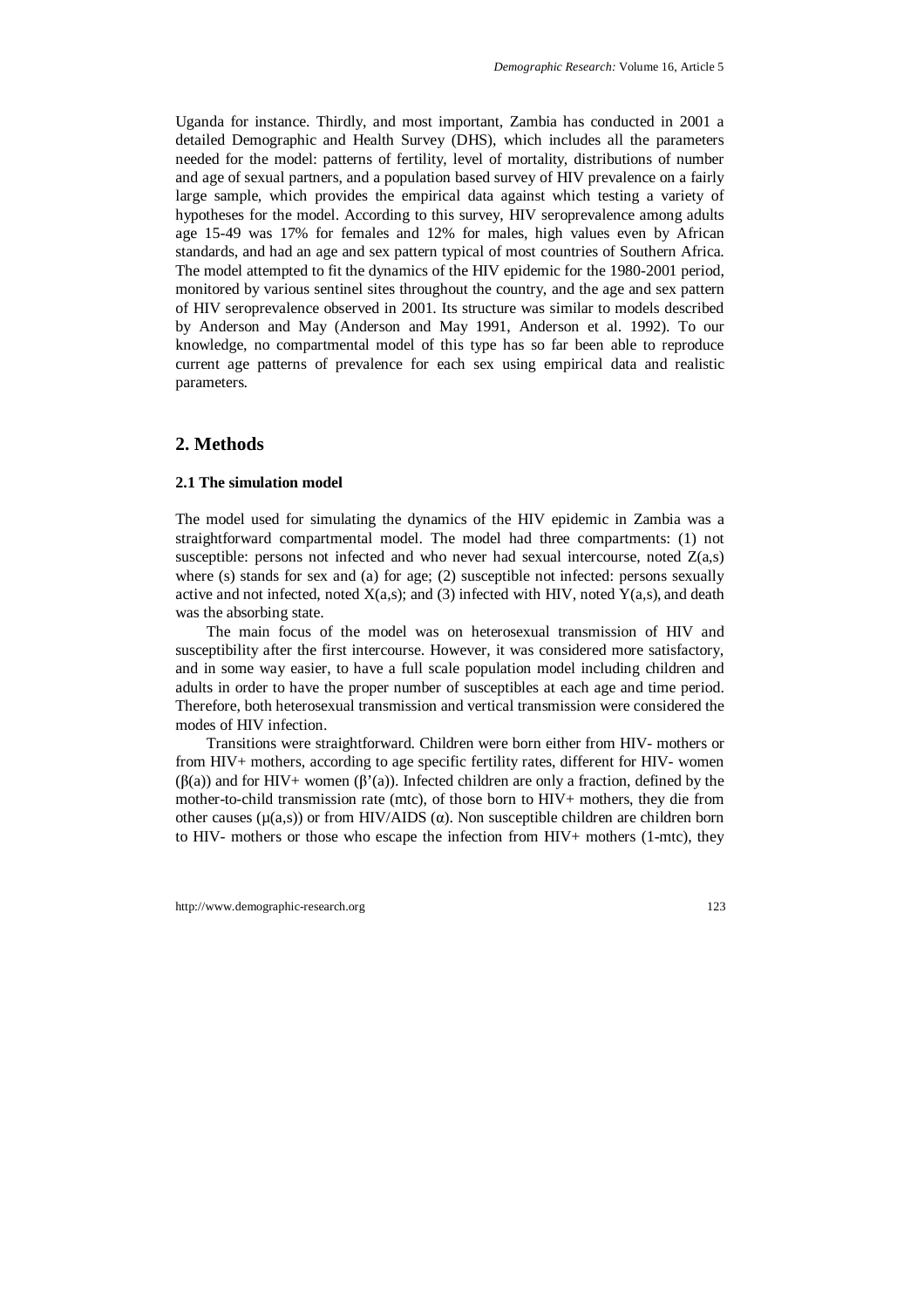only die from other causes. In adolescent years, persons entered susceptibility with the first intercourse  $(\sigma(a,s))$  and became infected proportionately to the force of infection  $(\lambda(a,s))$  depending on the number and age of their partners. As children, adults were exposed to the risk of 'natural' death and, if infected, to AIDS mortality. All calculations were done by single year of age from 0 to 90 years, and single calendar year over the 1980-2001 period. All parameters were age and sex specific, though AIDS mortality was assumed constant, but different for adults and for children.

The model could be represented by the following system of differential equations, each variable being defined for age (a) and sex (s):

For children:

$$
\begin{cases}\n\frac{dY(t)}{dt} = -(\mu + \alpha) \times Y(t) \\
\frac{dZ(t)}{dt} = -\mu \times Z(t) \\
Z_0(t) = \beta \times X_f(t) + (1 - mtc) \times \beta \times Y_f(t) \\
Y_0(t) = \beta \times mtc \times Y_f(t)\n\end{cases}
$$

For adults:

$$
\begin{cases}\n\frac{dX(t)}{dt} = -(\lambda + \mu) \times X(t) + \sigma \times Z(t) \\
\frac{dY(t)}{dt} = \lambda \times X(t) - (\mu + \alpha) \times Y(t) \\
\frac{dZ(t)}{dt} = -(\mu + \sigma) \times Z(t)\n\end{cases}
$$

And total population is  $N(t) = X(t) + Y(t) + Z(t)$ 

#### **2.2 Baseline parameters values**

Baseline parameters values are displayed in Table 1. For the simulations, only the heterosexual transmission rate (htr) and the number of partners were changed, all the other parameters remaining constant. The baseline population was a stable population with the same fertility and mortality rates applied to the total population of Zambia in year 1980 (5.6 millions persons). Age-specific death rates were derived from a model life table (United Nations System, General pattern for developing countries) with the same life expectancy (51 years for women and 48 years for men). AIDS mortality  $(\alpha)$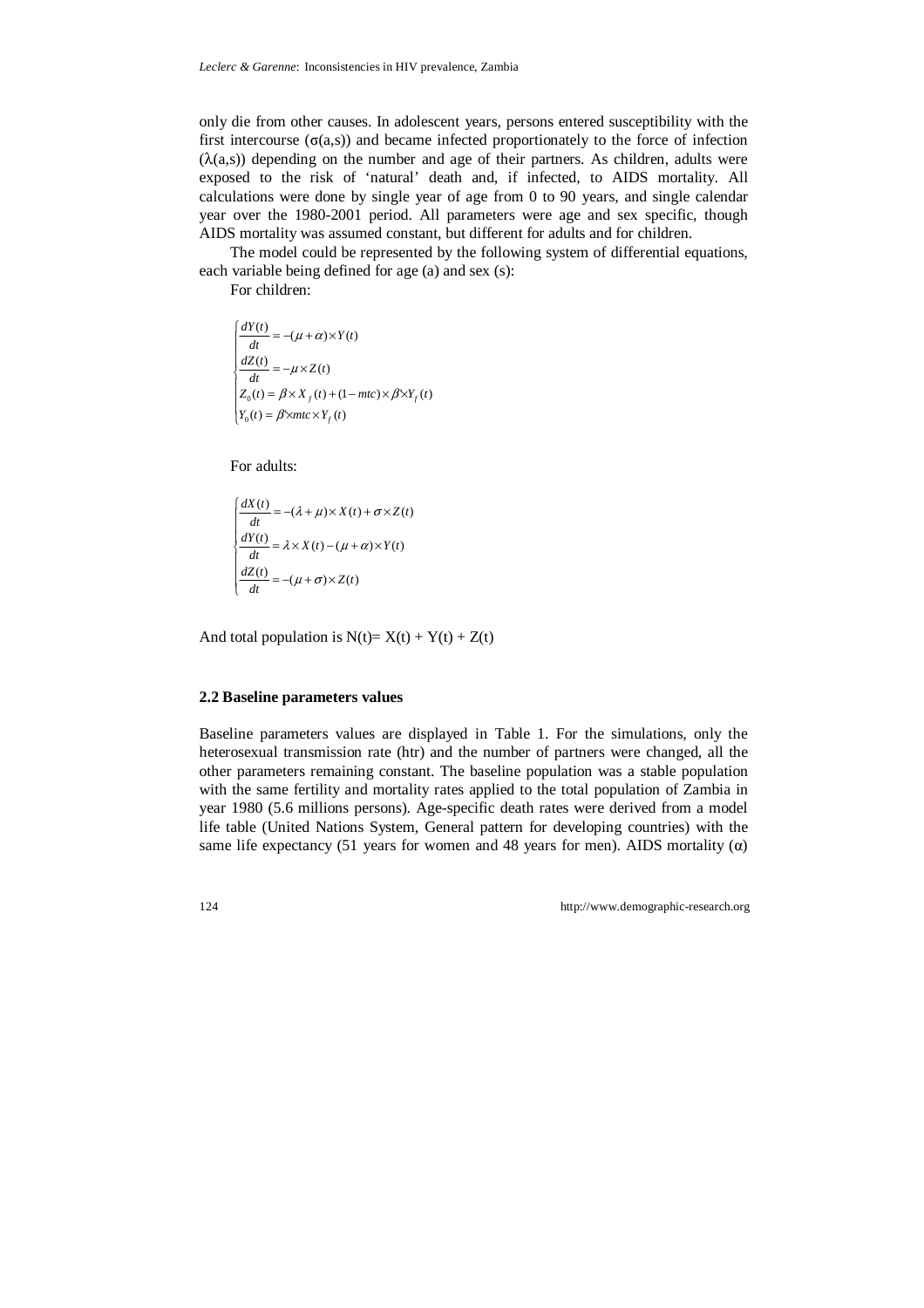was taken as 0.10 per year for infected adults, and 0.30 per year for infected children, which is consistent with values found in the literature: a mean survival duration from seroconversion to death of 8-10 years for adults (Todd et al. 1997, Mulder et al. 1994, Sewankambo et al. 1994) and a two-year mortality in infected children slightly higher than 50% (Newell, Brahmbhatt and Ghys 2004, Newell et al. 2004). Age specific fertility rates for HIV- women (β) were taken from the Zambia 2001 DHS survey, corresponding to a total fertility rate (TFR) of 6.1 children per woman (Zambia Central Statistical Office 2003). For HIV+ women, fertility rates were discounted by 20% at all ages (Lewis et al. 2004, Zaba and Gregson 1998, Gregson 1994, Ryder et al. 1991). At time t=0, i.e. 1980, one percent of HIV infected people were introduced in the adult population, proportionately to the age and sex specific seroprevalence observed in 2001. At baseline, htr was taken at 0.153 per person per year, a value derived from empirical estimation in discordant couples in Uganda (Carpenter et al. 1999). Zambia being primarily a non-circumcised country, htr was identical for male to female and for female to male, as found in Uganda and Europe (Downs and De Vincenzi 1996, Quinn et al. 2000). Mother-to-child transmission was taken at 0.30, an average value for various surveys (Newell, Brahmbhatt and Ghys 2004, Dabis and Ekpini 2002).

| Parameter                      | Notation      | Value                        | Source                |
|--------------------------------|---------------|------------------------------|-----------------------|
|                                |               |                              |                       |
| Fertility                      | $\beta$ (a)   | $TFR = 6.1$                  | DHS survey            |
|                                | $\beta'(a)$   | $0.8\times \beta(a)$         | Lewis et al. 2004     |
| <b>Natural Mortality</b>       | $\mu(a,s)$    | $e^{\circ}$ = 48 (M), 51 (F) | Model life table      |
| <b>AIDS Mortality</b>          | $\alpha$      | 10%/year for adults          | Todd et al. 1997      |
|                                |               | 30%/year for children        | Newell et al. 2004    |
| Age at first intercourse       | $\sigma(a,s)$ | Median $aq$ e =              | DHS surveys           |
|                                |               | 15.7 (M), 16.3 (F)           |                       |
| Partners age                   | a'(a,s)       | Mean gap $\sim$ 7 years      | DHS surveys           |
| Annual number of partners      | k(a,s)        | Mean= 1.25 (M), 0.87 (F)     | <b>DHS</b> surveys    |
| Heterosexual transmission rate | htr           | $0.153$ /py                  | Carpenter et al. 1999 |
| Mother-to-child transmission   | mtc           | 30%                          | Dabis et Epkini. 2002 |

**Table 1: Model parameters: notations, values and sources** 

Note: see text for details. Rates and other parameters were provided by single year of age, with the exception of HIV transmission rates (htr and mtc).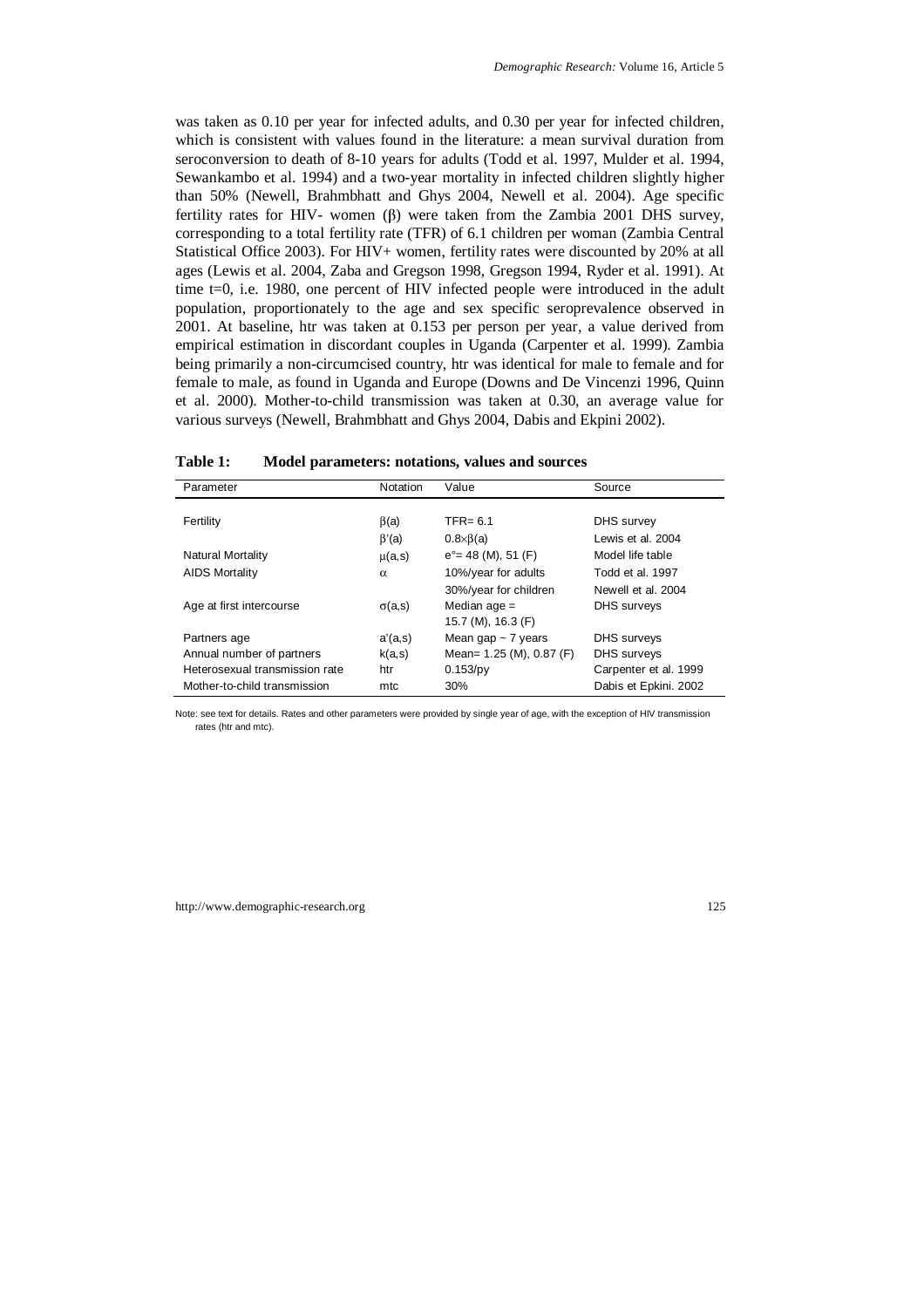#### **2.3 Sexual behaviour**

Age specific rates of entry in sexual life (first intercourse) were derived from the Zambia 2001 DHS survey (Zambia Central Statistical Office 2003). The cumulative distribution of the age at first intercourse was fitted for each sex by a Coale-McNeil model (Coale and McNeil 1972). This corresponded to a median age of 16.3 years for females and 15.7 years of males, and full exposure by age of 26 for women and by age 32 years for men. This parameter was important for our model since it defined age specific susceptibility, and had major implications for the age profile of seroprevalence rates.

The age and sex distributions of the number of partners were also derived from the Zambia 2001 DHS survey (Zambia Central Statistical Office 2003). Mean and standard deviation of the numbers of partners was fitted for each age and sex pair, from which normal distributions were deduced. On average, men had 1.25 partners per year (range 0-25), and women 0.87 partner per year (range 0-6), which includes those who had no partner over a 12 months period.

Similarly, age and sex distributions of the age of partners were derived from the same survey. Mean and standard deviation of partners' age were fitted for each age and sex pair, from which normal distributions were deduced. This was important since the age gap between partners tended to increase over time. The mean age gap between partners (male – female) was 4 years at age 15, 6 years at age 25, and 10 years at age 50. These matrices by single year of age and sex provided the distributions of number of partners and age of partners. The distribution of age of partners was used to calculate at each step (each year) the proportion of infected partners, for each age and sex separately. This level of details, rarely provided by other models, was considered important for accurate fitting of the Zambian situation, in particular for fitting HIV prevalence among women aged 15-24 years.

#### **2.4 Risk of infection**

The annual risk of infection  $\lambda(a,s)$  depended on the number of partners (k) and the probability of having an HIV+ partner. This probability, noted  $P(a,s)$  was the sumproduct of the age distribution of partners of someone of age (a) and sex (s)  $(Ap(a,s,a',s')$  is the probability for a person of sex (s) and age (a) to have a sexual partner in the opposite sex aged (a')) by the seroprevalence of the opposite sex;  $Pv(a',s')$  is the prevalence of people of sex (s') and age (a'). The infection rate for (k) partners, noted Ir( $a,s,k$ ), was provided by the probability computations knowing  $P(a,s)$ . The risk of infection  $\lambda(a,s)$  is the sum-product of infection rates for (k) partners by the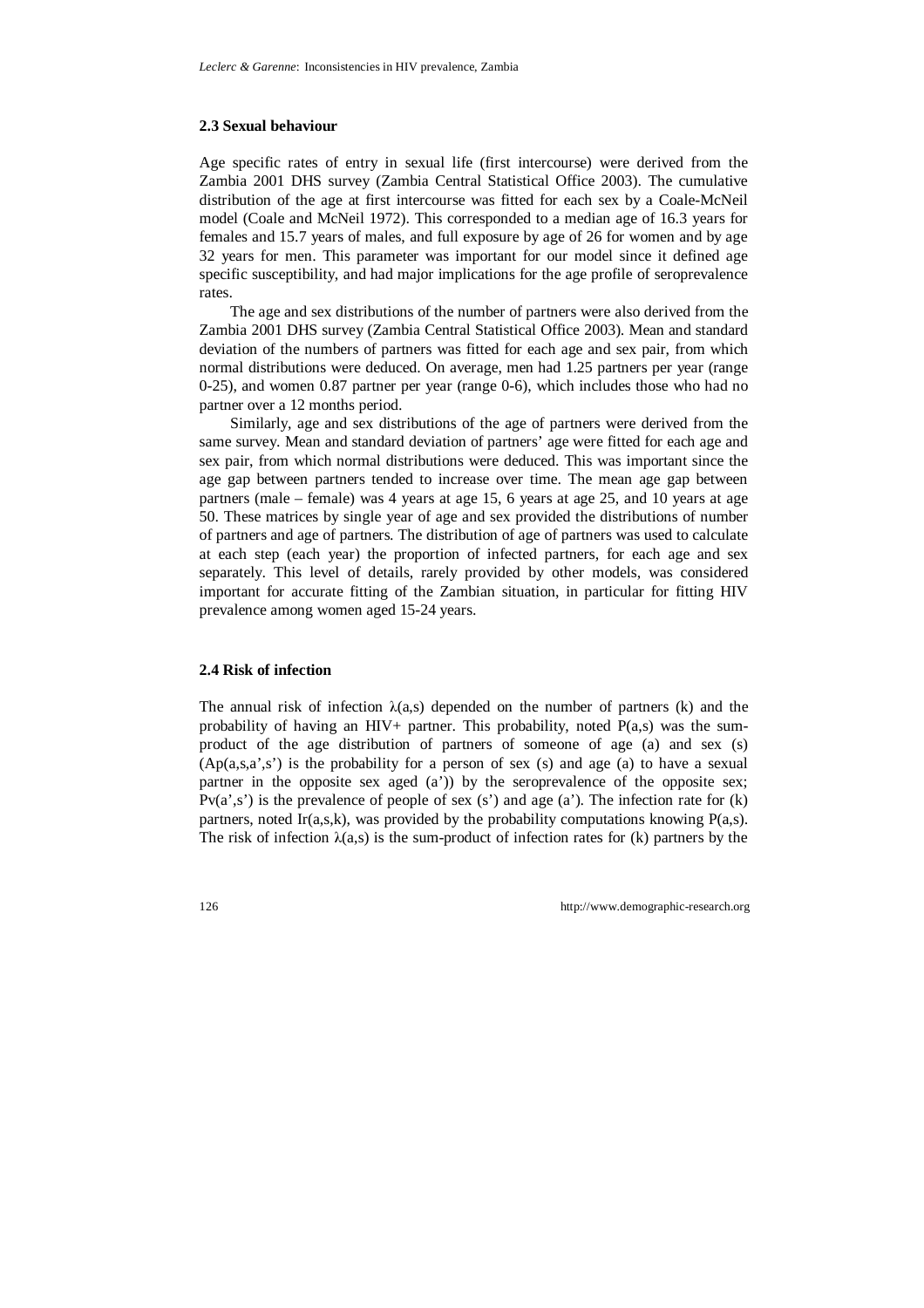distribution of the number of partners;  $Np(a,s,k)$  is the probability for people of sex s and age (a) to have (k) sexual partners by year.

As HIV transmission only occurs, for adults, through heterosexual contact, (s) and (s') always denote opposite sex.

$$
P(a,s) = \sum_{a'} Ap(a,s,a',s') \times Pv(a',s')
$$
  

$$
Ir(a,s,k) = htr \times (1 - (1 - P(a,s))^k)
$$
  

$$
\lambda(a,s) = \sum_{k} Np(a,s,k) \times Ir(a,s,k)
$$

#### **2.5 Testing various hypotheses**

The first test of the model (H0) was conducted by applying the baseline parameters and comparing the dynamics of the epidemic (seroprevalence by calendar year), and the age and sex pattern of seroprevalence in 2001 generated by the model with observed values in the DHS survey. In the second step, heterosexual transmission rate (htr) was adjusted to fit the peak prevalence for females (H1) and for males (H1') observed in 2001. In the third step, the number of partners was adjusted by adding an integer number to the baseline distributions of each sex in order to fit the peak prevalence for females (H2) and for males (H2'). In the fourth step, heterosexual transmission rate (htr) was again adjusted to fit the prevalence at typical ages, that is age 25 for females (H3) and age 35 for males (H3'). Likewise, in the fifth and last step, the number of partners was adjusted to fit the prevalence for females at age 25 (H4) and for males at age 35 (H4'). The different hypotheses are summarized in Table 2. Population dynamics simulated with the model, according to these assumptions, are described in Table 3. Furthermore, we tried to change the age difference between partners: results are not shown here since they had little impact on the transmission dynamics.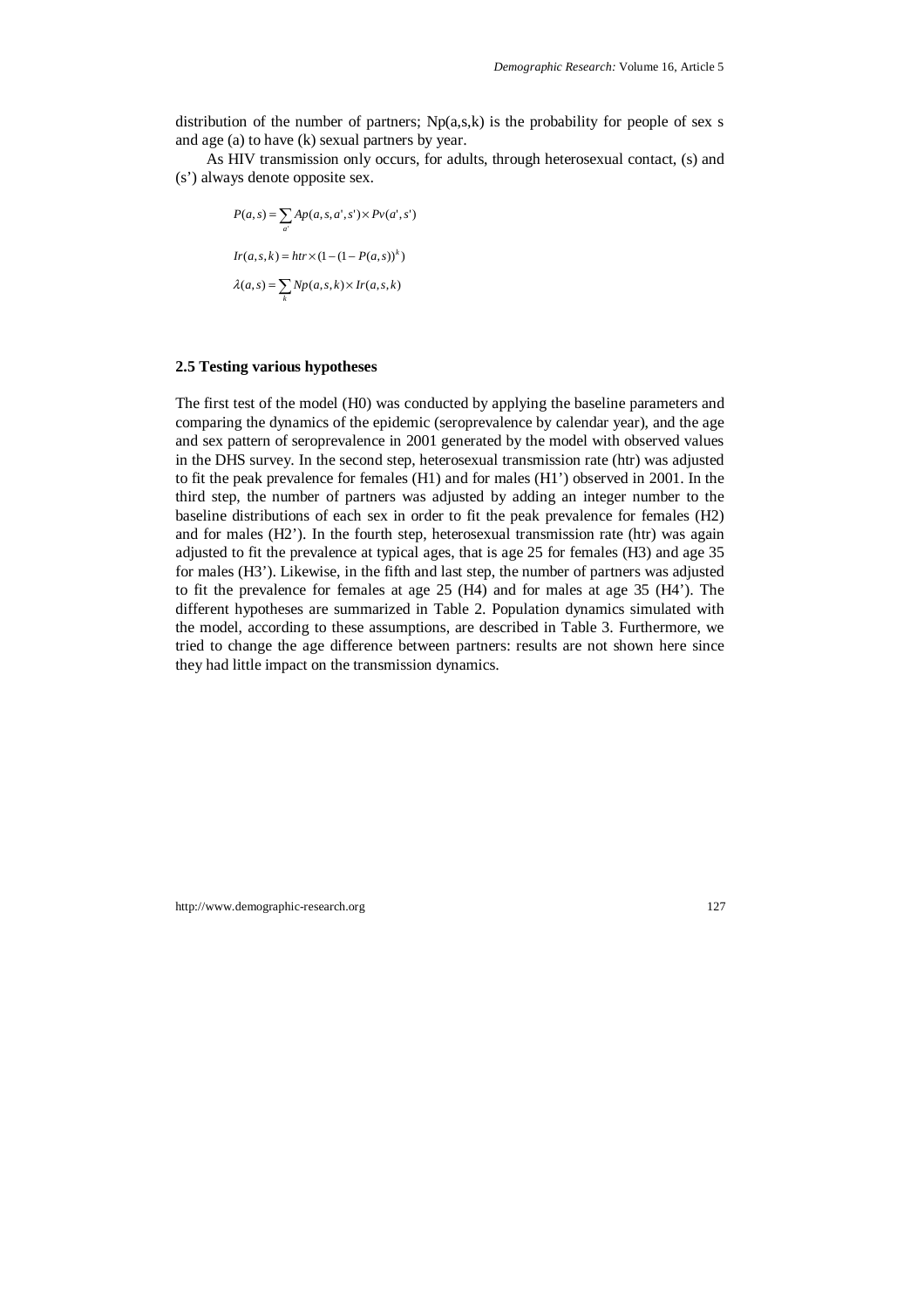| <b>Table 2:</b> | Hypotheses investigated and corresponding parameters |
|-----------------|------------------------------------------------------|
|                 | (after optimization)                                 |

|                                                     | Heterosexual            | Additional annual  |
|-----------------------------------------------------|-------------------------|--------------------|
|                                                     | transmission rate (htr) | number of partners |
| H0: baseline (realistic parameters)                 | 0.153                   | 0                  |
| Same prevalence at peak (transmission rate)         |                         |                    |
| H <sub>1</sub> : for females                        | 0.288                   | 0                  |
| H <sub>1</sub> ': for males                         | 0.283                   | 0                  |
| Same prevalence at peak (number of partners)        |                         |                    |
| H <sub>2</sub> : for females                        | 0.153                   | $+1$               |
| H <sub>2</sub> ': for males                         | 0.153                   | $+1$               |
| Same prevalence at typical age (transmission rate)  |                         |                    |
| H3: for females (at age 25)                         | 0.449                   | 0                  |
| H3': for males (at age 35)                          | 0.366                   | 0                  |
| Same prevalence at typical age (number of partners) |                         |                    |
| H4: for females (at age 25)                         | 0.153                   | +3                 |
| $H4$ : for males (at age 35)                        | 0.153                   | +2                 |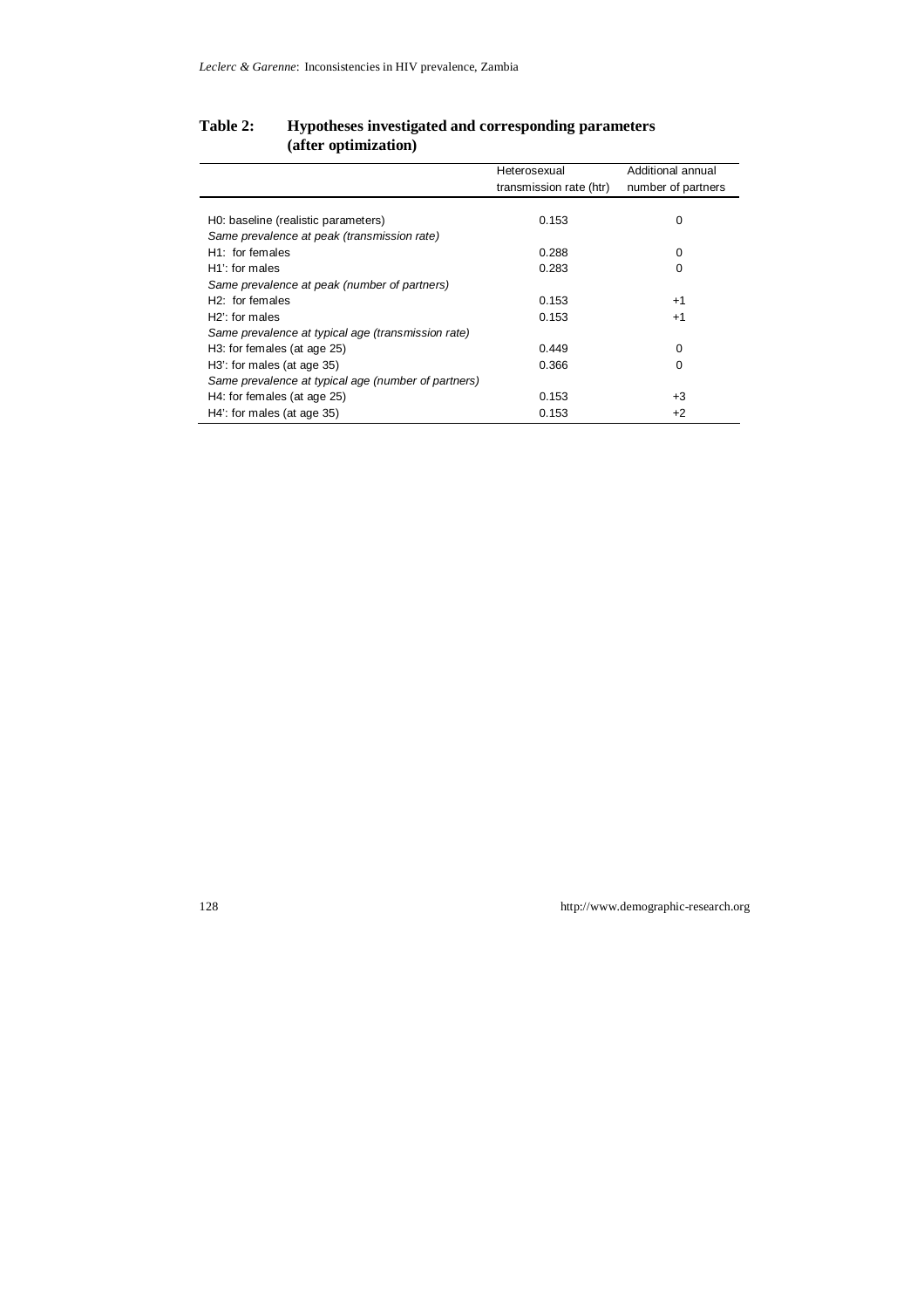|                | 1980                            | 1990                        | 2000        | 2005         |  |  |  |
|----------------|---------------------------------|-----------------------------|-------------|--------------|--|--|--|
|                | Population size                 |                             |             |              |  |  |  |
| H <sub>0</sub> | 5 636 807                       | 7 407 136                   | 9 806 428   | 11 311 792   |  |  |  |
| H1             | 5 636 807                       | 7 344 989                   | 9 472 854   | 10 771 974   |  |  |  |
| H <sub>2</sub> | 5 636 807                       | 7 344 038                   | 9478284     | 10 787 243   |  |  |  |
| H <sub>3</sub> | 5 636 807                       | 7 217 941                   | 8 499 709   | 9 0 58 5 8 5 |  |  |  |
| H4             | 5 636 807                       | 7 138 936                   | 8 2 3 7 4 8 | 8748307      |  |  |  |
|                |                                 | Susceptible population size |             |              |  |  |  |
| H <sub>0</sub> | 2 781 740                       | 3 5 6 4 1 3 6               | 4755628     | 5494519      |  |  |  |
| H1             | 2 781 740                       | 3 410 716                   | 4 294 678   | 4849395      |  |  |  |
| H <sub>2</sub> | 2 781 740                       | 3 412 681                   | 4 312 687   | 4879817      |  |  |  |
| H <sub>3</sub> | 2 781 740                       | 3 029 903                   | 2 902 249   | 2886834      |  |  |  |
| H4             | 2 781 740                       | 2 855 659                   | 2772180     | 2 804 473    |  |  |  |
|                | Prevalence (general population) |                             |             |              |  |  |  |
| H <sub>0</sub> | 0.010                           | 0.009                       | 0.005       | 0.004        |  |  |  |
| H1             | 0.010                           | 0.025                       | 0.034       | 0.034        |  |  |  |
| H <sub>2</sub> | 0.010                           | 0.025                       | 0.032       | 0.032        |  |  |  |
| H <sub>3</sub> | 0.010                           | 0.068                       | 0.137       | 0.153        |  |  |  |
| H4             | 0.010                           | 0.087                       | 0.142       | 0.154        |  |  |  |
|                | Female prevalence (15-49 years) |                             |             |              |  |  |  |
| H <sub>0</sub> | 0.022                           | 0.019                       | 0.011       | 0.007        |  |  |  |
| H1             | 0.022                           | 0.055                       | 0.075       | 0.074        |  |  |  |
| H <sub>2</sub> | 0.022                           | 0.057                       | 0.073       | 0.071        |  |  |  |
| H <sub>3</sub> | 0.022                           | 0.154                       | 0.304       | 0.331        |  |  |  |
| H <sub>4</sub> | 0.022                           | 0.203                       | 0.313       | 0.330        |  |  |  |
|                | Male prevalence (15-49 years)   |                             |             |              |  |  |  |
| H <sub>0</sub> | 0.021                           | 0.013                       | 0.005       | 0.002        |  |  |  |
| H1             | 0.021                           | 0.038                       | 0.039       | 0.036        |  |  |  |
| H <sub>2</sub> | 0.021                           | 0.036                       | 0.035       | 0.032        |  |  |  |
| H <sub>3</sub> | 0.021                           | 0.109                       | 0.191       | 0.212        |  |  |  |
| H <sub>4</sub> | 0.021                           | 0.133                       | 0.198       | 0.213        |  |  |  |

## **Table 3: Population dynamics according to various hypotheses investigated**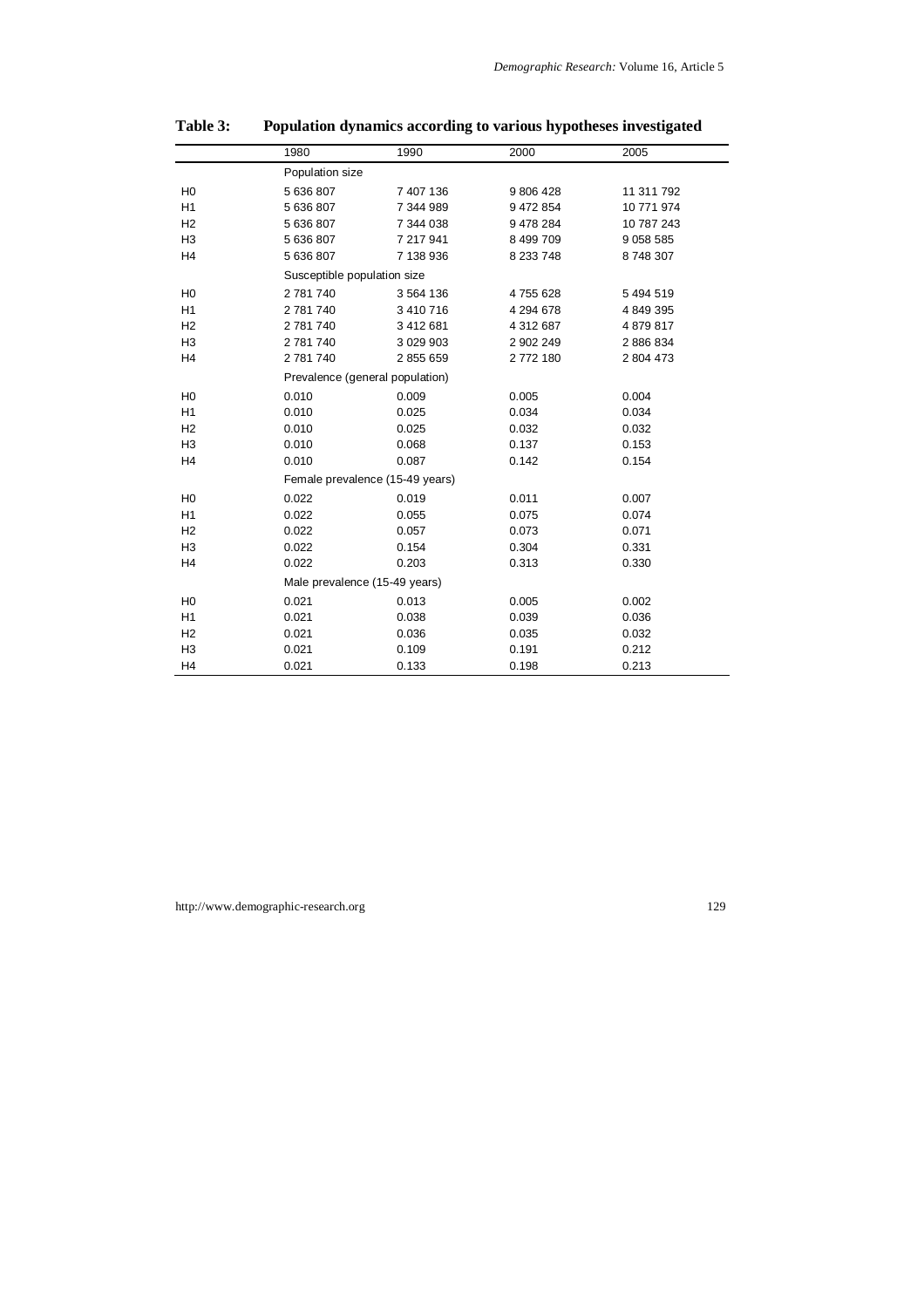## **3. Results**

### **3.1 Using baseline values (H0)**

Using baseline values (H0), considered realistic and as close as possible from what was known of heterosexual transmission of HIV and sexual behaviour, was assumed to fit the dynamics of the epidemic and the age patterns. Simulations with realistic parameters showed the opposite. With baseline parameters, the HIV seroprevalence among 15-49 years old produced by the model was stable for a few years, and tended to decrease overtime from 1980 to 2001 for both sexes, reaching 0.4% for males and 1.0% for females by year 2001, whereas in reality it increased steadily over time to reach the high values found in the DHS survey (Figure 1). In other words, realistic parameters led to a decline in the epidemic and not to an explosion as witnessed in the field. Similarly, the projected age and sex distribution showed a mild peak around age 50 (47 for females, 50 for males), whereas empirical values in 2001 showed a mode at age 31 for females and at age 36 for males (Table 4, Figure 2). In conclusion, realistic values of HIV transmission were unable to fit the observed values in any respect.

|                  | Prevalence<br>15-49 |       | Age at peak<br>(years) |      | Prevalence at<br>peak |       | Prevalence at typical<br>age (25/35) |       |
|------------------|---------------------|-------|------------------------|------|-----------------------|-------|--------------------------------------|-------|
|                  | Female              | Male  | Female                 | Male | Female                | Male  | Female                               | Male  |
| Observed values  |                     |       |                        |      |                       |       |                                      |       |
| Zambia, 2001     | 0.166               | 0.120 | 31                     | 36   | 0.257                 | 0.206 | 0.213                                | 0.206 |
| Model hypothesis |                     |       |                        |      |                       |       |                                      |       |
| H <sub>0</sub>   | 0.010               | 0.004 | 47                     | 50   | 0.043                 | 0.031 | 0.001                                | 0.004 |
| H1               | 0.075               | 0.039 | 44                     | 48   | 0.257                 | 0.220 | 0.017                                | 0.063 |
| H1'              | 0.070               | 0.036 | 44                     | 48   | 0.242                 | 0.206 | 0.016                                | 0.057 |
| H <sub>2</sub>   | 0.073               | 0.035 | 45                     | 48   | 0.253                 | 0.199 | 0.016                                | 0.055 |
| H <sub>3</sub>   | 0.311               | 0.195 | 43                     | 48   | 0.868                 | 0.846 | 0.212                                | 0.488 |
| H3'              | 0.176               | 0.100 | 43                     | 48   | 0.560                 | 0.520 | 0.068                                | 0.206 |
| H4               | 0.317               | 0.201 | 46                     | 50   | 0.765                 | 0.726 | 0.300                                | 0.470 |
| H4'              | 0.208               | 0.118 | 44                     | 50   | 0.606                 | 0.541 | 0.115                                | 0.253 |

**Table 4: Main results according to various hypotheses investigated**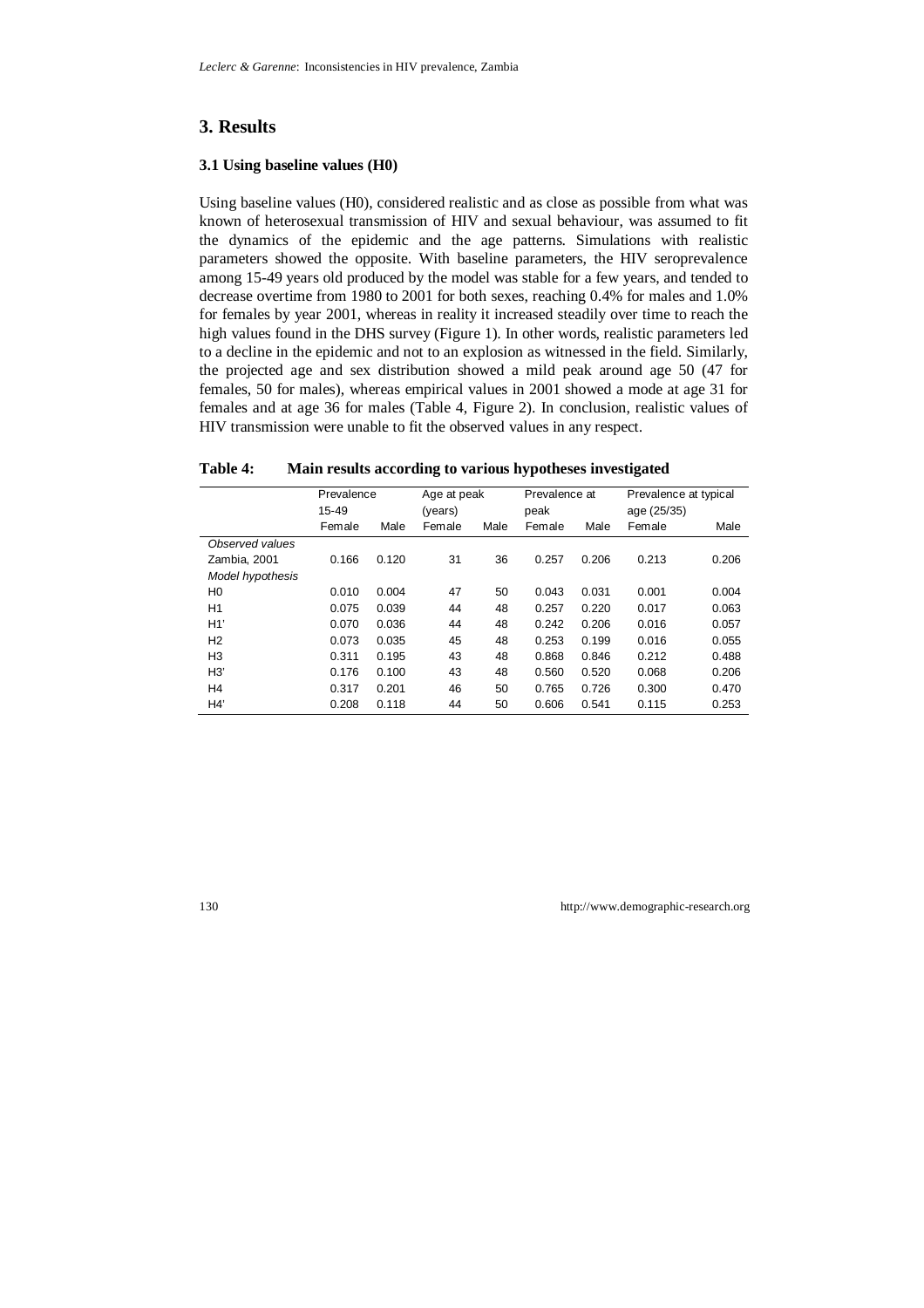

**Figure 1: Dynamics of HIV epidemic, observed and simulated, Zambia (a) Female** 

 **(b) Male** 

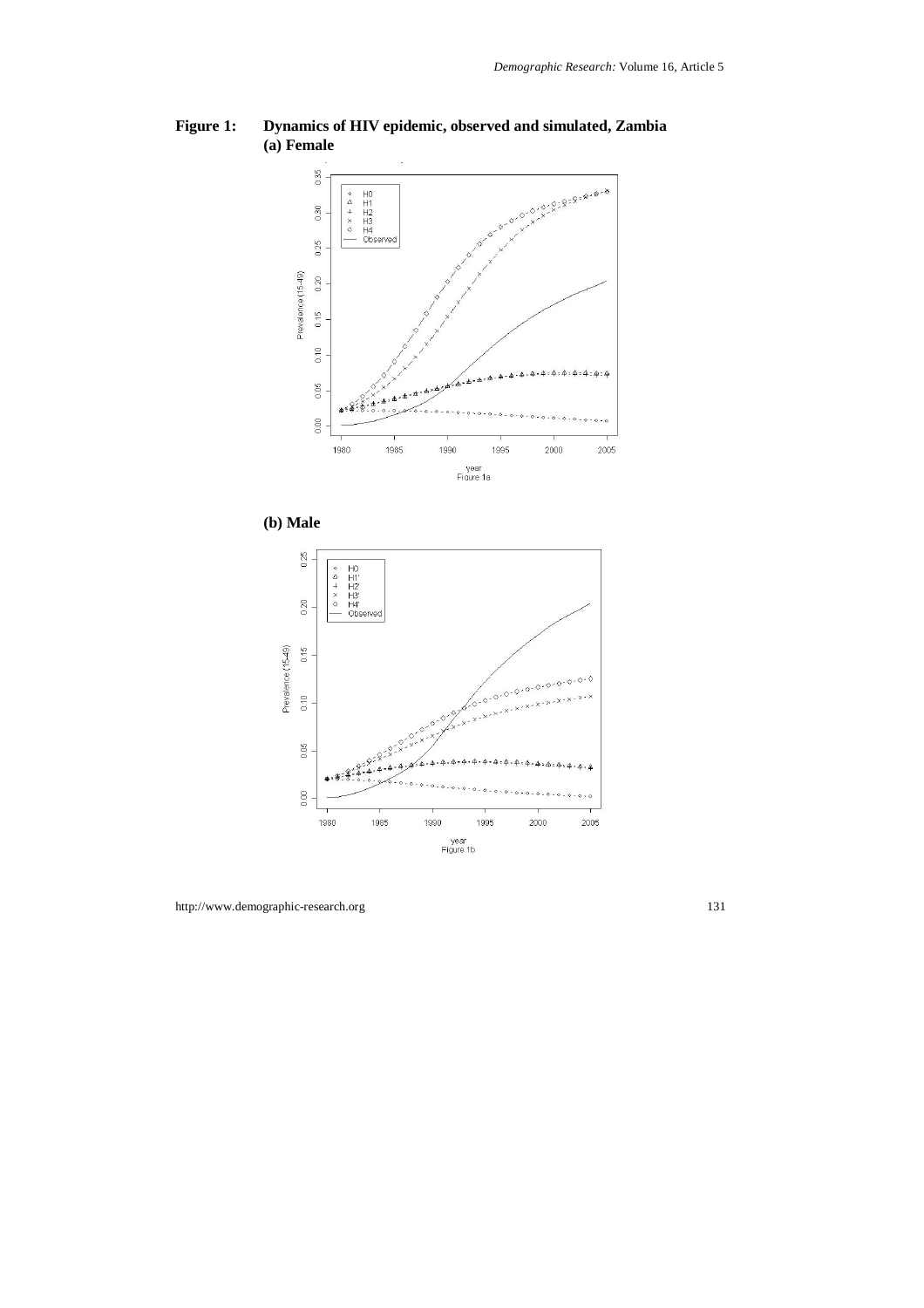### **Figure 2: Age patterns of HIV prevalence, observed and simulated, Zambia, 2001: (a) Female**



 **(b) Male** 

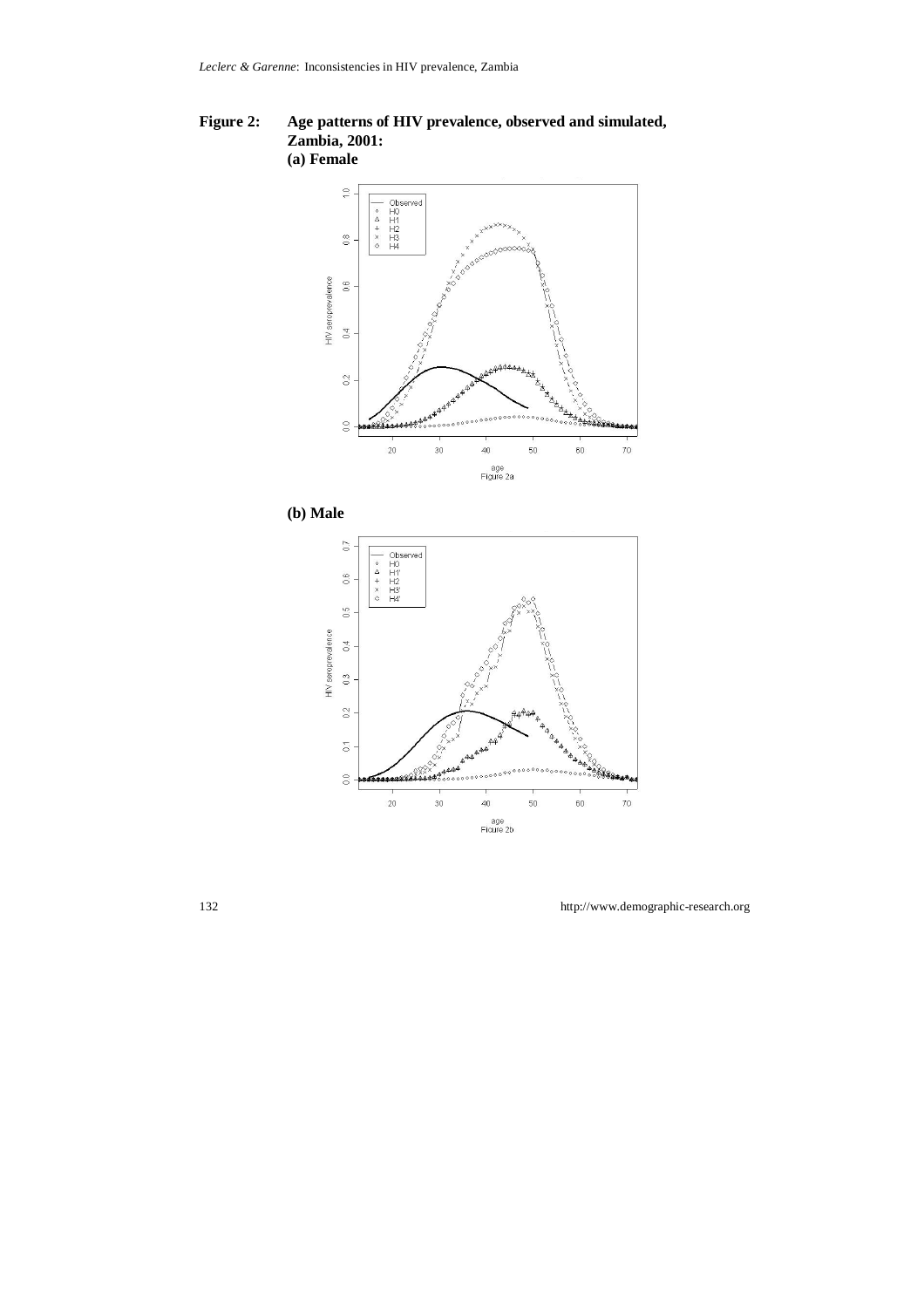#### **3.2 Adjusting for peak prevalence (H1 and H2)**

The two critical parameters for our model, the transmission rate and the number of partners, were let to vary in order to fit the peak prevalence observed in 2001. Under H1 (same prevalence at peak), heterosexual transmission should have been double of what was considered realistic (0.288 for females and 0.283 for males). In this case again, the epidemic should have stabilized by 1994 (males) or 2000 (females), unlike what was observed. Under this hypothesis the peak prevalence in year 2001 would have occurred at age 44 (females) or 48 (males), much higher ages than the peak prevalence observed (31 and 36 years respectively). In addition, the prevalence for the 15-49 age group would have been much lower than observed (0.075 for females and 0.036 for males). Letting vary the number of partners instead, in order to fit the same peak prevalence (H2) let to similar inconsistencies on the age at peak and the overall prevalence (Table 4, Figures 1 and 2).

#### **3.3 Adjusting for prevalence at typical ages (H3 and H4)**

Age 35 for men and age 25 for women are critical ages for HIV prevalence in Africa, usually close to modal ages. The same parameters were adjusted for fitting the observed prevalence at these ages: the htr values required for females (0.449) and for males (0.366) became unrealistic. In addition, peak prevalence did occur again at older ages (43 for females and 48 for males), and led to absurd values of prevalence at peak (0.868 for females and 0.520 for males). Likewise for changing the number of partners: the values needed for fitting the prevalence at typical age became unrealistic  $(+3 \text{ and } +2)$ partners for females and males respectively), and led to much higher age at peak prevalence and to absurd values of prevalence at peak (Table 4, Figure 2).

Extreme values for both parameters (heterosexual transmission rate and annual number of partners) were also combined and unrealistic patterns of prevalence were found, with 100% of women aged 40-60 infected (data not shown).

Finally, changing the age difference between partners was done by shifting the distributions by some years, the same number for each sex and in opposite directions. This induced only a small effect on the dynamics of the epidemic, and only minor changes in age at peak prevalence (data not shown). For instance, adding seven more years of difference between partners induced a 3-year decline in age at peak for females, and a 5-year increase for males.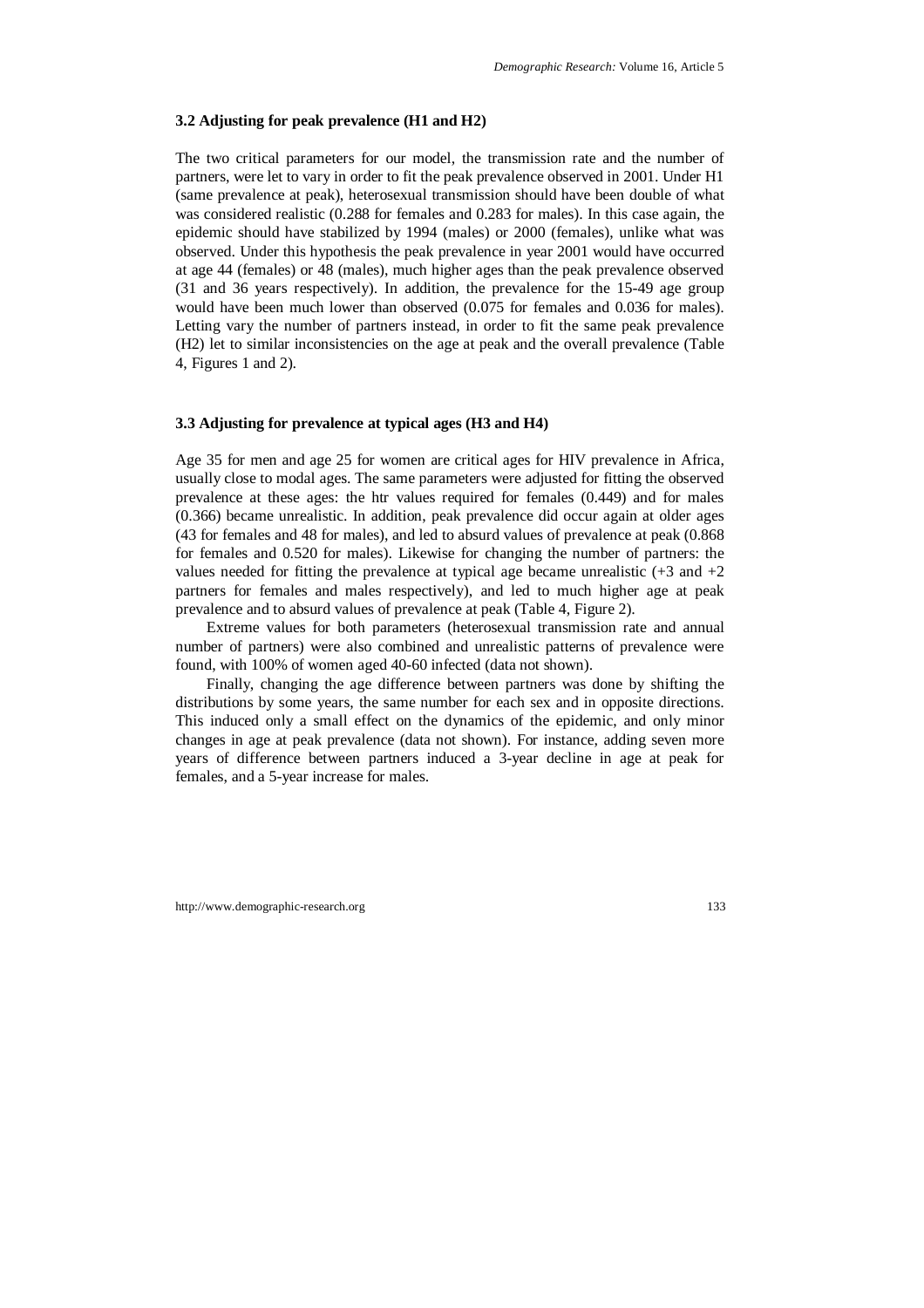### **4. Discussion**

The model investigated was unable to fit the dynamics of the HIV epidemic over time, and the age pattern of HIV prevalence found in year 2001 in the DHS survey. Three reasons could be evoked to explain the discrepancies: the model, the parameters, or the basic understanding of HIV transmission.

The model was straightforward, and took into account current understanding of heterosexual transmission, and its critical elements: entry into sexual life, number of partners and age of partners, all being taken by single year of age from survey data. However, a limitation of the model, which is the case for all compartmental models, is the pattern of changing partnership over time. The yearly step used in the model assumes *de facto* changing partner every year for those who have one partner, twice a year for those who have two partners etc. In reality, changing partnership is likely to be lower since a majority of persons with one partner will keep the same partner from year to year. However, this only reinforces our findings, since changing less often will tend to reduce prevalence estimates for the H0 hypothesis, and would lead to even higher values of heterosexual transmission needed for fitting the observed values.

The model also excluded complex interactions between variables. For instance, heterosexual transmission was considered constant, which assumes *de facto* that the annual number of intercourses is constant. One could however argue that persons who are more sexually mobile (more partners) have also more intercourse per year, and therefore have a higher risk. This is certainly the case for commercial sex workers, who were not considered separately in this model. However, in mature epidemics such as Zambia in 2001, commercial sex seems to play only a minor role, and most of the transmission seems to occur in the general population. Our model was designed for this purpose, and would certainly not be appropriate for other cases such as nascent epidemics where commercial sex is a key parameter (Buvé, Bishikwado-Nsarhaza and Mutangadura 2002, World Bank 1997). We also neglected higher transmission rates for short period of times after seroconversion, when viral loads are higher and transmission rates are likely to be higher too. This is in a way included in the average annual risk that we used. If this were to be included, then the annual risk for other periods should be diminished. This seems unlikely to change the overall pattern, though it might have an effect on the age pattern (if many transmissions occur right after seroconversion, the younger the partner, the younger will be the infected person). Further modelling will be necessary to fit this effect. In any case, this leaves open the question of partner's age pattern of infection: in the empirical data, young women were always more infected than their partners, which is only possible if young women have large numbers of partners, a fact not substantiated by sexual behaviour surveys.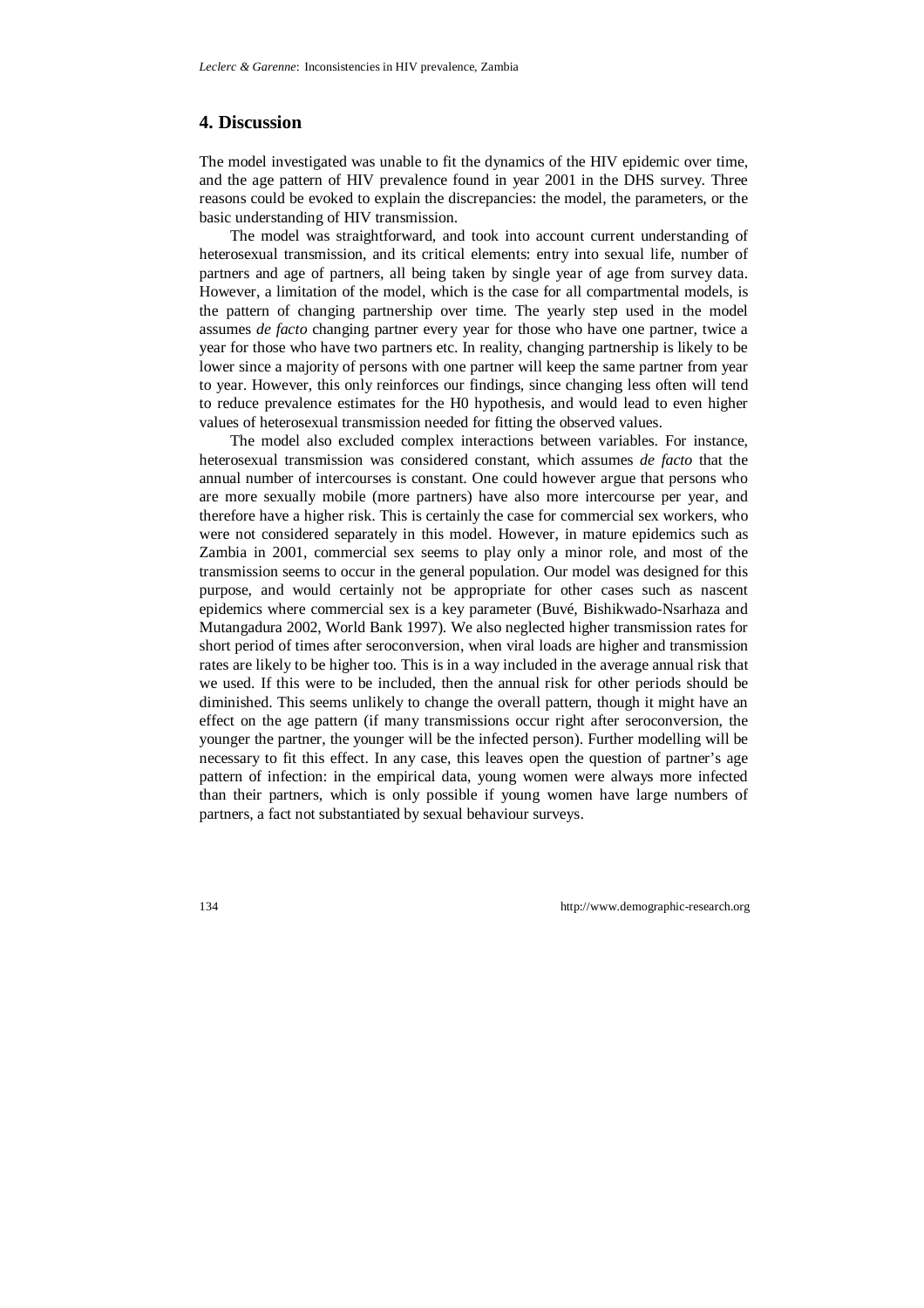The fixed parameters were taken from robust demographic and epidemiologic surveys. It is unlikely that real parameters were far from those that were used. Furthermore, it would require major changes in the fixed parameters to have an effect on the dynamics of the epidemics. Maybe, assuming a constant AIDS mortality is not as realistic as it could be and explicitly modelling the incubation period with a low mortality rate, followed by a later stage with a high mortality rate could have had an impact on the results of the model.

The two variable parameters (heterosexual transmission rate and number of partners) could be criticized, but they were let to vary to a great extent, including to unrealistic values. If transmission rates as high as 0.3 per person per year have been reported, and used in other models, they led to dynamics and age patterns which were inconsistent with empirical data. It is therefore unlikely that something was missed here because of the wide range of variations utilized.

Assuming that most data on sexual behaviour among young women are wrong and misleading remains in theory a possibility. Indeed, several authors have argued that sexual behaviour surveys have serious biases (Nnko et al. 2004, Cleland et al. 2004, Zaba et al. 2005, Leridon 1993). In this study generous assumptions were made on such biases, with adding up to 3 partners per year. Stronger biases are hard to conceive, unless one rejects all survey data. Even though one could always argue for large biases in sexual behaviour reporting for special groups, this is unlikely to apply to the whole population, as was investigated in this model. One should also remember that reports on number of partners and age of partners were quite consistent between male and female respondents, a further evidence that on the whole, data used in the model were robust.

Another possibility is the interaction between age and heterosexual transmission rates. There is casual evidence that very young women are more susceptible than older women (Carpenter et al. 1999). We plan to introduce this parameter in more sophisticated models. However, this leaves open the question why young women are more infected than their partners. If susceptibility is one side of the equation, exposure is definitely critical for infection.

Another possibility is that the age difference between partners is grossly underestimated. If women age 15-19 had in majority intercourse with the most infected men (age 30-34), then the dynamics of the epidemic would be changed. However, it is hard to conceive that all survey data on sexual partnership are wrong to that extent. All data available throughout Africa show similar features, and in addition places where the age gap of partners of teenage women is the largest are also places where the HIV prevalence is the lowest. This is the case for West African Sahelian countries where women marry very early and where polygamy is widespread, and not the case of Southern Africa. Furthermore, in the model the age gap between partners was let to be increased by 7 years without any major change in the age pattern of infection.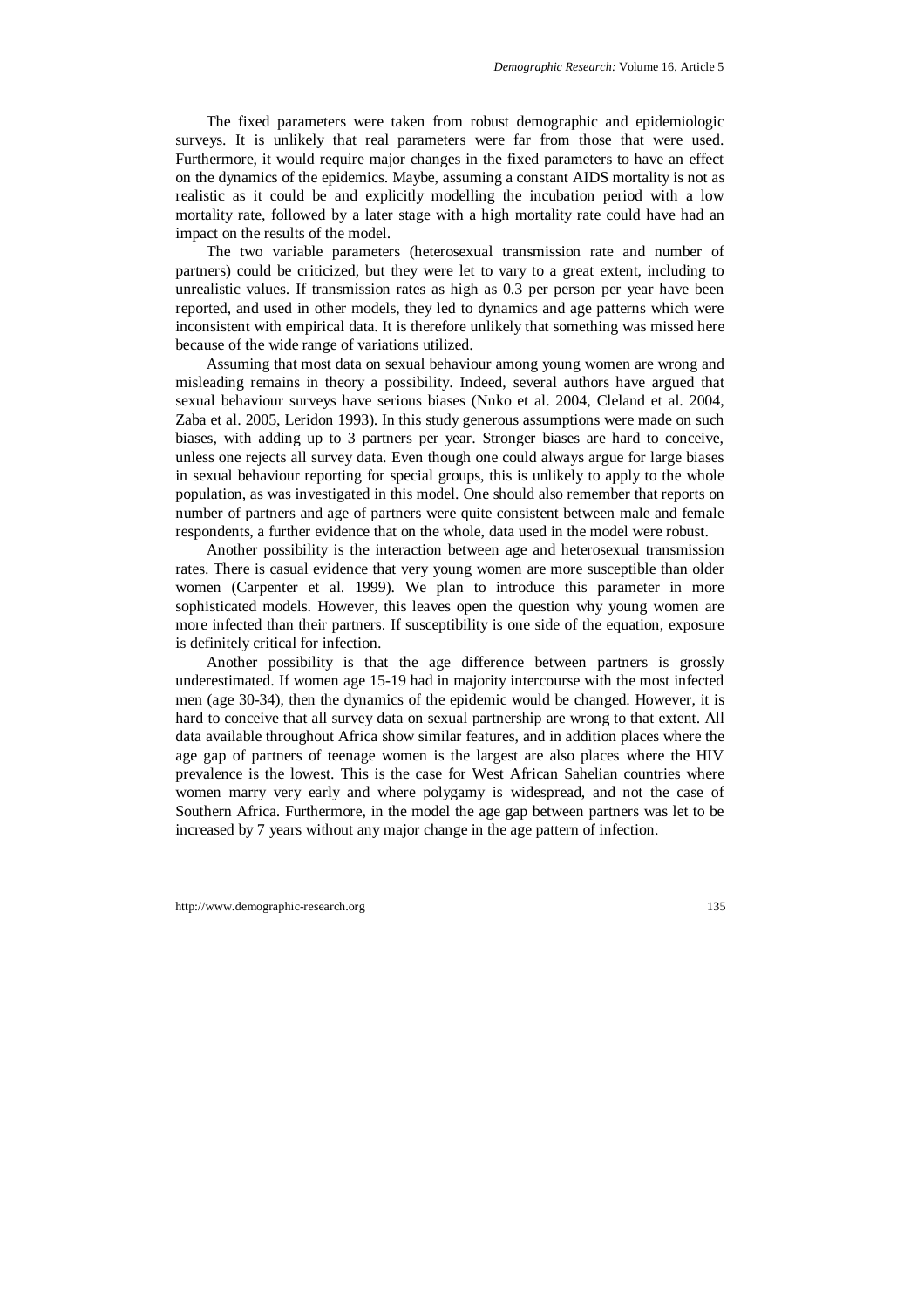If the model is sound and the parameters realistic, only the basic mechanisms of HIV transmission can be questioned. Other authors have argued that if heterosexual transmission could not explain observed patterns in Africa, then other mechanisms are at play. Some argued that iatrogenic transmission (blood transfusion, unsafe injections, piercing, invasive medical practices, etc.) could explain high values of seroprevalence in Africa (Gisselquist and Potterat 2003, Gisselquist et al. 2002). However, this hypothesis has been seriously criticized by the World Health Organization and other authors (Schmid et al. 2004, Garenne, Micol and Fontanet 2004), for lack of evidence of widespread HIV transmission by unsafe medical practices, especially in the more advanced countries such as South Africa where the blood bank and injections are safe and where the HIV epidemic is raging, as well as for the strong correlation of increasing seroprevalence with entry into sexual life. If heterosexual transmission is the main route of HIV infection through sub-Saharan populations, one has to face the fact that we don't have a full understanding of the transmission mechanisms.

One has to recognize that something is missing in the HIV puzzle in Africa, and that one is not able to fit the current situation with current knowledge. Several points need to be clarified in order to have a satisfactory picture of the dynamics of HIV epidemics in sub-Saharan Africa.

### **5. Acknowledgements**

Authors thank warmly Arnaud Fontanet and Yoann Madec, Pasteur Institute in Paris, for constructive comments on the draft paper.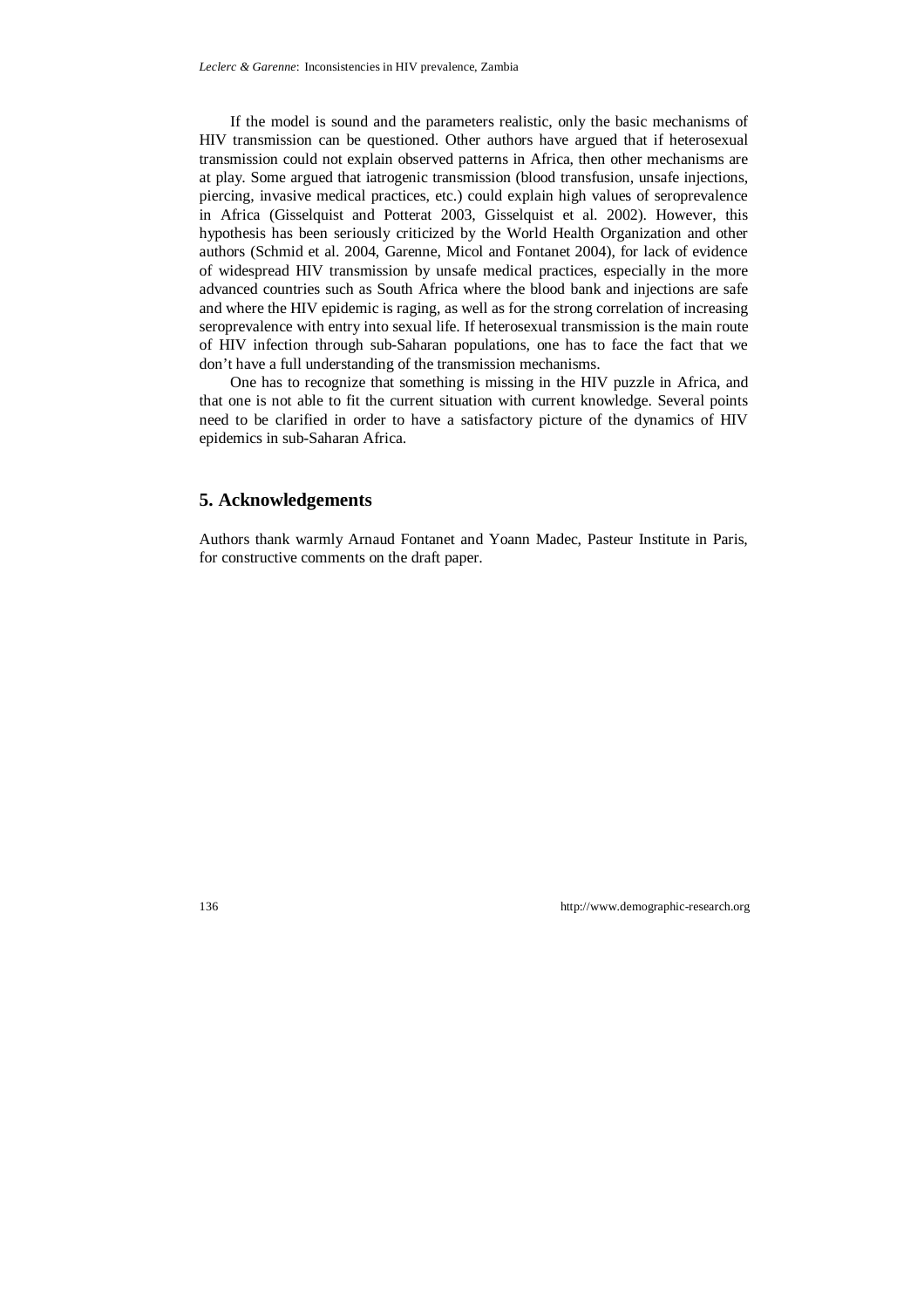### **References**

- Anderson R. M. and May R. M. (1991). "Infectious Diseases of Humans: Dynamics and Control". Oxford: Science Publications.
- Anderson RM, May RM, Ng TW and Rowley JT. (1992). "Age-dependent choice of sexual partners and the transmission dynamics of HIV in Sub-Saharan Africa"*. Philosophical Transactions of the Royal Society of London. Series B, Biological sciences* ;336,1277:135-55.
- Buvé A, Caraël M, Hayes RJ, Auvert B, Ferry B, Robinson NJ, Anagonou S, Kanhonou L, Laourou M, Abega S, Akam E, Zekeng L, Chege J, Kahindo M, Rutenberg N, Kaona F, Musonda R, Sukwa T, Weiss HA and LagaM. (2001). "Multicentre study on factors determining differences in rate of spread of HIV in sub-Saharan Africa: methods and prevalence of HIV infection". *AIDS* ,15, Suppl 4:S5-14.
- Buvé A, Caraël M, Hayes RJ, Auvert B, Ferry B, Robinson NJ, Anagonou S, Kanhonou L, Laourou M, Abega S, Akam E, Zekeng L, Chege J, Kahindo M, Rutenberg N, Kaona F, Musonda R, Sukwa T, Weiss HA and LagaM. (2001). "The multicentre study on factors determining the differential spread of HIV in four African cities: summary and conclusions". *AIDS* , 15, Suppl 4:S127-31.
- Buvé A., Bishikwado-Nsarhaza B., Mutangadura G. (2002). "The spread and effect of HIV-1 infection in sub-Saharan Africa". *Lancet* , 359: 2011-7.
- Carpenter LM, Kamali A, Ruberantwari A, Malamba SS, Whitworth JA. (1999). "Rates of HIV-1 transmission within marriage in rural Uganda in relation to the HIV sero-status of the partners". *AIDS* , 13, 9:1083-9.
- Cleland J, Boerma JT, Caraël M, Weir SS. (2004). "Monitoring sexual behaviour in general populations: a synthesis of lessons of the past decades". *Sexually Transmitted Infections*, 80, Suppl II: iii1-ii7.
- Coale AJ, McNeil DR. (1972). "The distribution by age of the frequency of first marriage in a female cohort". *Journal of the American Statistical Association*, 67, 340:743-9.
- Dabis F, Ekpini ER. (2002). "HIV-1/AIDS and maternal and child health in Africa". *Lancet* , 359, 9323:2097-104.
- Downs AM., De Vincenzi I. (1996). "Probability of heterosexual transmission of HIV: relationship to the number of unprotected sexual contacts. European Study Group in Heterosexual Transmission of HIV". *Journal of Acquired Immune Deficiency Syndromes and Human Retrovirology*, 11, 4: 388-95.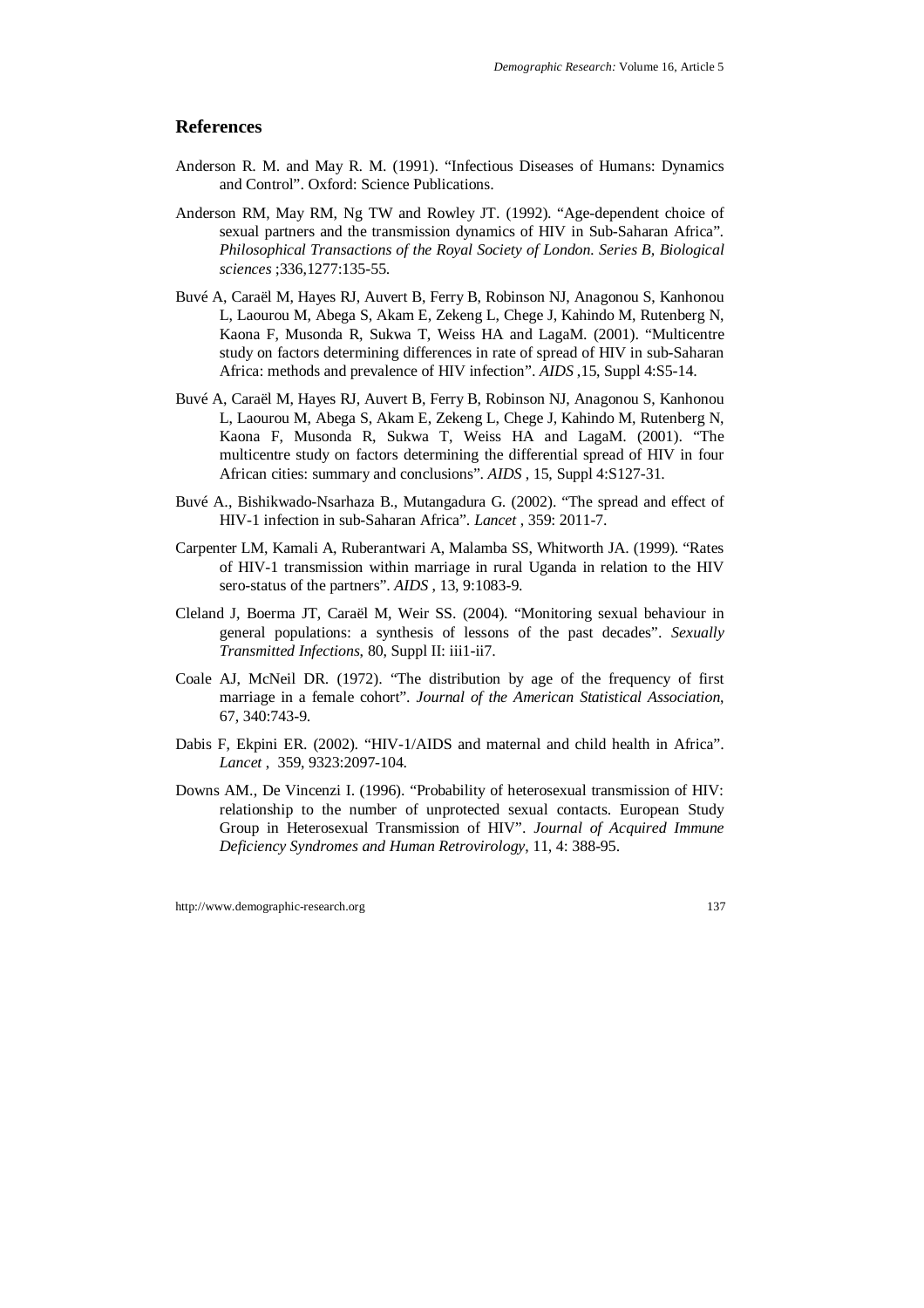- Garenne M, Micol R, Fontanet A. (2004). "Reply to 'Unsafe healthcare drives spread of African HIV'" [Letter]. *International Journal of STD & AIDS* , 15, 1:65-7.
- Gisselquist D, Potterat JJ. (2003). "Heterosexual transmission of HIV in Africa: an empiric estimate". *International Journal of STD & AIDS* , 14:162-73.
- Gisselquist D, Rothenberg R, Potterat J, Drucker E. (2002). "HIV infections in sub-Saharan Africa not explained by sexual or vertical transmission". *International Journal of STD & AIDS*, 13:657-66.
- Glynn JR, Caraël M, Auvert B, Kahindo M, Chege J, Musonda R, Kaona F and Buvé A. (2001). "Why do young women have a much higher prevalence of HIV than young men? A study in Kisumu, Kenya and Ndola, Zambia". *AIDS*, 15, Suppl 4:S51-60.
- Gregson S. (1994). "Will HIV become a major determinant of fertility in sub-Saharan Africa?" *Journal of Development Studies,* 30, 3:650-79.
- Leridon H. (1993). "La fréquence des rapports sexuels Données et analyses de cohérence". *Population*, 5:1381-1408.
- Lewis JJC, Ronsmans C, Ezeh A, Gregson S. (2004). "The population impact of HIV on fertility in sub-Saharan Africa". *AIDS*, 18, Suppl 2:S35-43.
- Mulder DW, Nunn AJ, Kamali A, Wagner HU, Kengeya-Kayondo JF. (1994). "Twoyear HIV-1-associated mortality in a Ugandan rural population". *Lancet* 343:1021-3.
- Newell ML, Brahmbhatt H, Ghys PD. (2004). "Child mortality and HIV infection in Africa: a review". *AIDS*, 18, Suppl 2:S27-34.
- Newell ML, Coovadia H, Cortina-Borja M, Rollins N, Gaillard P, Dabis F. for the Gent International AIDS Society (IAS) working group on HIV infection in women and children. (2004). "Mortality of infected infants born to HIV-infected mothers in Africa: a pooled analysis". *Lancet*, 364: 1236-43.
- Nnko S, Boerma JT, Urassa M, Mwaluko G, Zaba B. (2004). "Secretive females or swaggering males? An assessment of the quality of sexual partnership reporting in rural Tanzania". *Social Science & Medicine*, 59: 299-310.
- Quinn TC, Wawer MJ, Sewankambo N, Serwadda D, Li C, Wabwire-Mangen F, Meehan MO, Lutalo T, Gray RH. (2000). "Viral load and heterosexual transmission of human immunodeficiency virus type 1". *New England Journal of Medecine*, 342, 13: 921-929.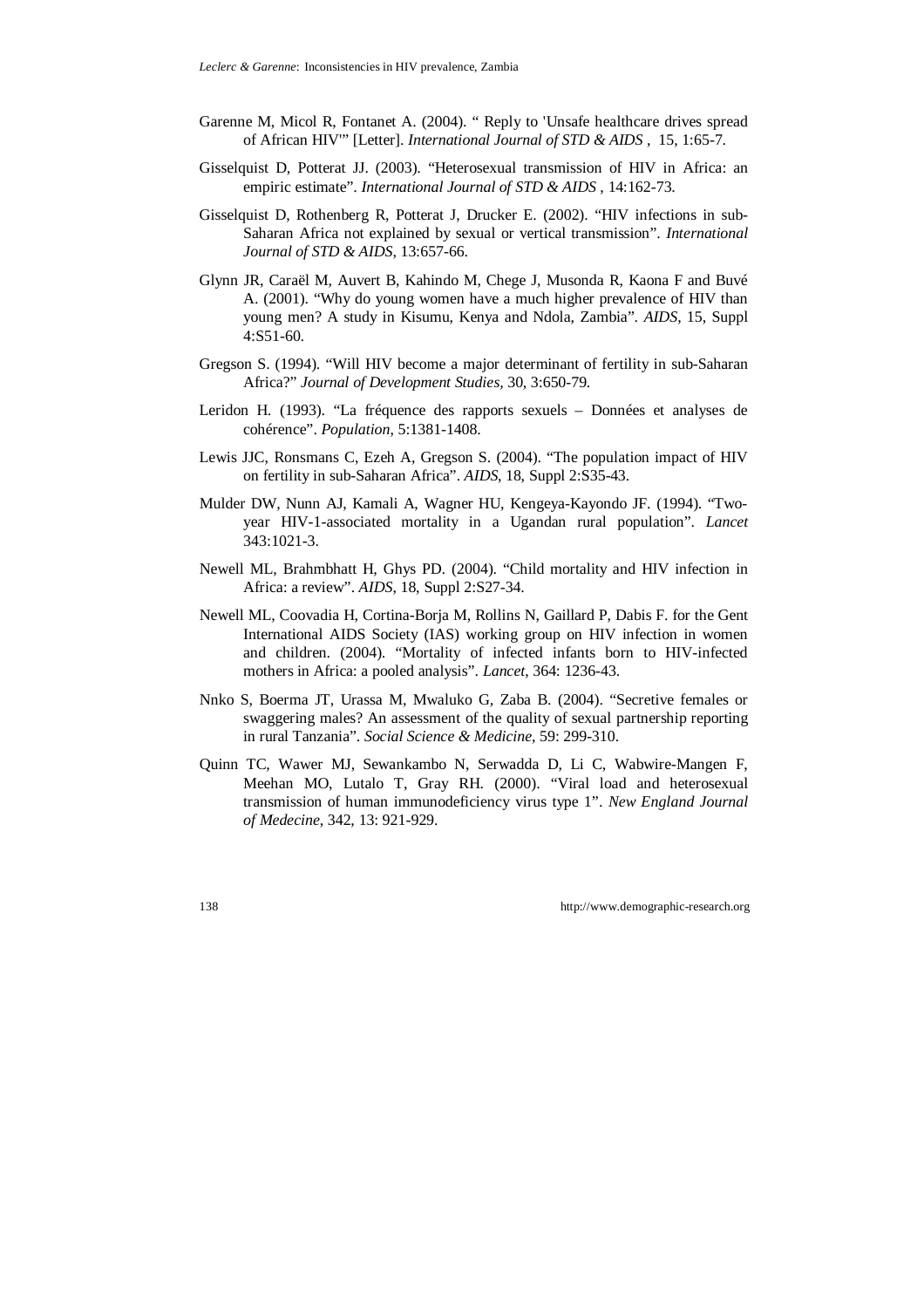- Ryder RW, Batter VL, Nsuami M, Badi N, Mundele L, Matela B, Utshudi M, Heyward WL. (1991). "Fertility rates in 238 HIV-1 seropositive women in Zaire followed for 3 years post-partum". *AIDS*, 5:1521-7.
- Schmid GP, Buvé A, Mugyenyi P, Garnett GP, Hayes RJ, Williams BG, Garcia Calleja J, De Cock KM, Whitworth JA, Kapiga SH, Ghys PD, Hankins C, Zaba B, Heimer R, Boerma JT. (2004). "Transmission of HIV-1 infection in sub-Saharan Africa and effect of elimination of unsafe injections". *Lancet*, 363:482-8.
- Sewankambo NK, Carswell JW, Mugerwa RD, Lloyd G, Kataaha P, Downing RG, Lucas S. (1987) "HIV infection through normal heterosexual contact in Uganda". *AIDS*, 1,2:113-6.
- Sewankambo NK, Wawer MJ, Gray RH, Serwadda D, Li C, Stallings RY, Musgrave SD, Konde-Lule J. (1994) "Demographic impact of HIV infection in a rural Rakai district, Uganda: results of a population-based cohort study". *AIDS*, 8,12:1707-13.
- Todd J, Balira R, Grosskurth H, Mayaud P, Mosha F, ka-Gina G, Klokke A, Gabone R, Gavyole A, Mabey D, Hayes R. (1997). "HIV-associated adult mortality in a rural Tanzanian population". *AIDS*, 11:801-7.
- UNAIDS (2005) Epidemic update, December 2005. Available on web site: www.unaids.org
- UNAIDS. (2006) "2006 Report on the global AIDS epidemic". Available on web site: www.unaids.org
- World Bank. (1997). Confronting AIDS: Public Priorities in a Global Epidemic*.* New York: Oxford University Press.
- Zaba B, Gregson S. (1998). "Measuring the impact of HIV on fertility in Africa". *AIDS*, 12, Suppl 1: S41-50.
- Zaba B, Slaymaker E, Urassa M, Boerma JT. (2005). "The role of behavioural data in HIV surveillance". *AIDS*, 19, Suppl 2: S39-52.
- Zaba B, Whiteside A, Boerma JT. (2004). "Demographic and socioeconomic impact of AIDS: taking stock of the empirical evidence". *AIDS*, 18, Suppl 2:S1-7.
- Central Statistical Office[Zambia]. (2003).Census 2001. Central Board of Health, and ORC Macro. *Zambia Demographic and Health Survey 2001-2002.* Calverton, Maryland, USA: Central Statistical Office, Central Board of Health, and ORC.